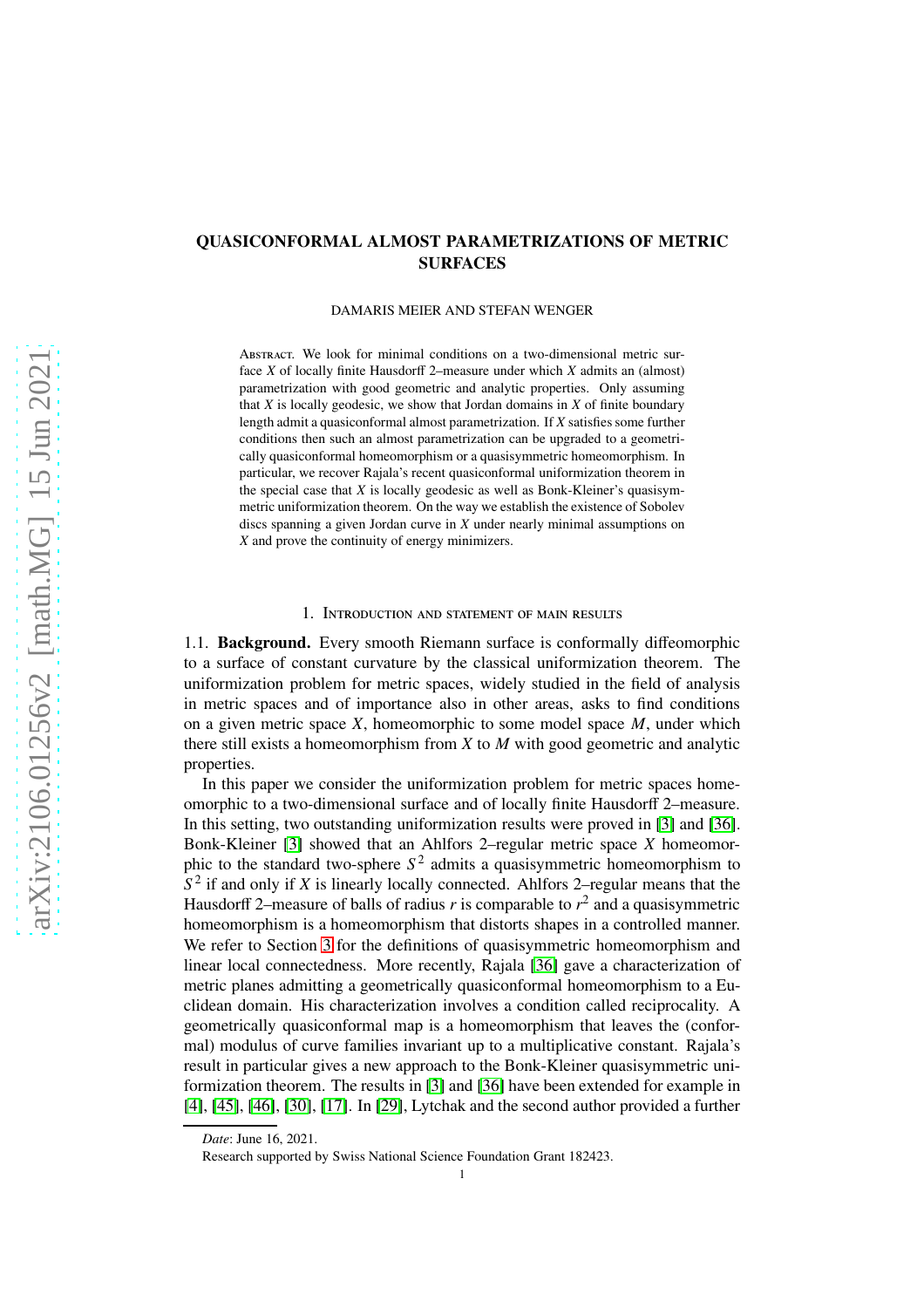approach to the Bonk-Kleiner theorem which relies on results about the existence and regularity of energy and area minimizing discs in metric spaces admitting a quadratic isoperimetric inequality developed in [\[26\]](#page-18-5) and [\[28\]](#page-18-6).

While we work with metric surfaces of locally finite Hausdorff 2–measure in this paper, the uniformization problem has also been studied for fractal spaces, see for example [\[31\]](#page-18-7), [\[32\]](#page-18-8), [\[25\]](#page-17-3), [\[38\]](#page-18-9), [\[37\]](#page-18-10). The aim of our paper is to establish the existence of parametrizations or almost parametrizations with good properties under nearly minimal conditions on *X*. The properties are such that they upgrade to geometrically quasiconformal parametrizations under Rajala's reciprocality condition and to quasisymmetric parametrizations under the condition of Ahlfors 2– regularity and linear local connectedness. On the way to prove our parametrization results, we establish the existence of Sobolev discs spanning a given Jordan curve under nearly minimal assumptions on *X* and regularity of energy minimizers.

1.2. Parametrization results. We now turn to a rigorous discussion of our results. Let *X* be a metric space homeomorphic to a two-dimensional surface and assume that *X* has locally finite Hausdorff 2–measure. The modulus of a family  $\Gamma$  of curves in *X* is defined by

$$
\mathrm{mod}(\Gamma) := \inf_{\rho} \int_X \rho^2 \, d\mathcal{H}^2,
$$

where the infimum is taken over all Borel functions  $\rho: X \to [0, \infty]$  for which  $\int_{\gamma} \rho \ge 1$  for every  $\gamma \in \Gamma$ , see Section [2.](#page-4-0) A homeomorphism *u*:  $D \to \Omega$  from the unit disc  $D \subset \mathbb{R}^2$  to a domain  $\Omega \subset X$  is called geometrically quasiconformal if *u* leaves the modulus of curve families quasi-invariant, thus there exists  $K \geq 1$  such that

(1) 
$$
K^{-1} \cdot \text{mod}(\Gamma) \le \text{mod}(u \circ \Gamma) \le K \cdot \text{mod}(\Gamma)
$$

for every family <sup>Γ</sup> of curves in *<sup>D</sup>*. Here, *<sup>u</sup>*◦<sup>Γ</sup> denotes the family of curves *<sup>u</sup>*◦<sup>γ</sup> with  $\gamma \in \Gamma$ . By Rajala's recent uniformization result [\[36\]](#page-18-0),  $\Omega$  admits a geometrically quasiconformal parametrization if and only if  $\Omega$  satisfies a certain reciprocality condition described below. It is natural to wonder to what extent one can weaken this condition and still obtain an (almost) parametrization of  $\Omega$  with suitable properties which can then be upgraded to a geometrically quasiconformal homeomorphism when *X* is reciprocal. Our main result shows that the reciprocality condition can be dropped completely, at least when the underlying metric space *X* is locally geodesic.

<span id="page-1-0"></span>**Theorem 1.1.** Let X be a locally geodesic metric space homeomorphic to  $\mathbb{R}^2$  and of *locally finite Hausdor*ff <sup>2</sup>*–measure. If* <sup>Ω</sup> <sup>⊂</sup> *X is a Jordan domain of finite boundary length then there exists a continuous, monotone surjection*  $u: \overline{D} \to \overline{\Omega}$  *such that* 

<span id="page-1-1"></span>(2)  $\text{mod}(\Gamma) \leq K \cdot \text{mod}(u \circ \Gamma)$ 

*for every family*  $\Gamma$  *of curves in*  $\overline{D}$ *, where*  $K = \frac{4}{\pi}$ *.* 

The map *u* is called monotone if  $u^{-1}(x)$  is connected <u>for every</u>  $x \in X$ ; equivalently, *u* is the uniform limit of homeomorphisms  $u_n: \overline{D} \to \overline{\Omega}$ . Notice that in the generality of Theorem [1.1,](#page-1-0) there need not exist a homeomorphism satisfying [\(2\)](#page-1-1), see Example [3.2.](#page-7-0) When *u* is a homeomorphism then [\(2\)](#page-1-1) is equivalent to the so-called analytic definition of quasiconformality by [\[47\]](#page-18-11). Theorem [1.1](#page-1-0) answers a question of Rajala and the second author stated e.g. in [\[18,](#page-17-4) Question 1.1] in the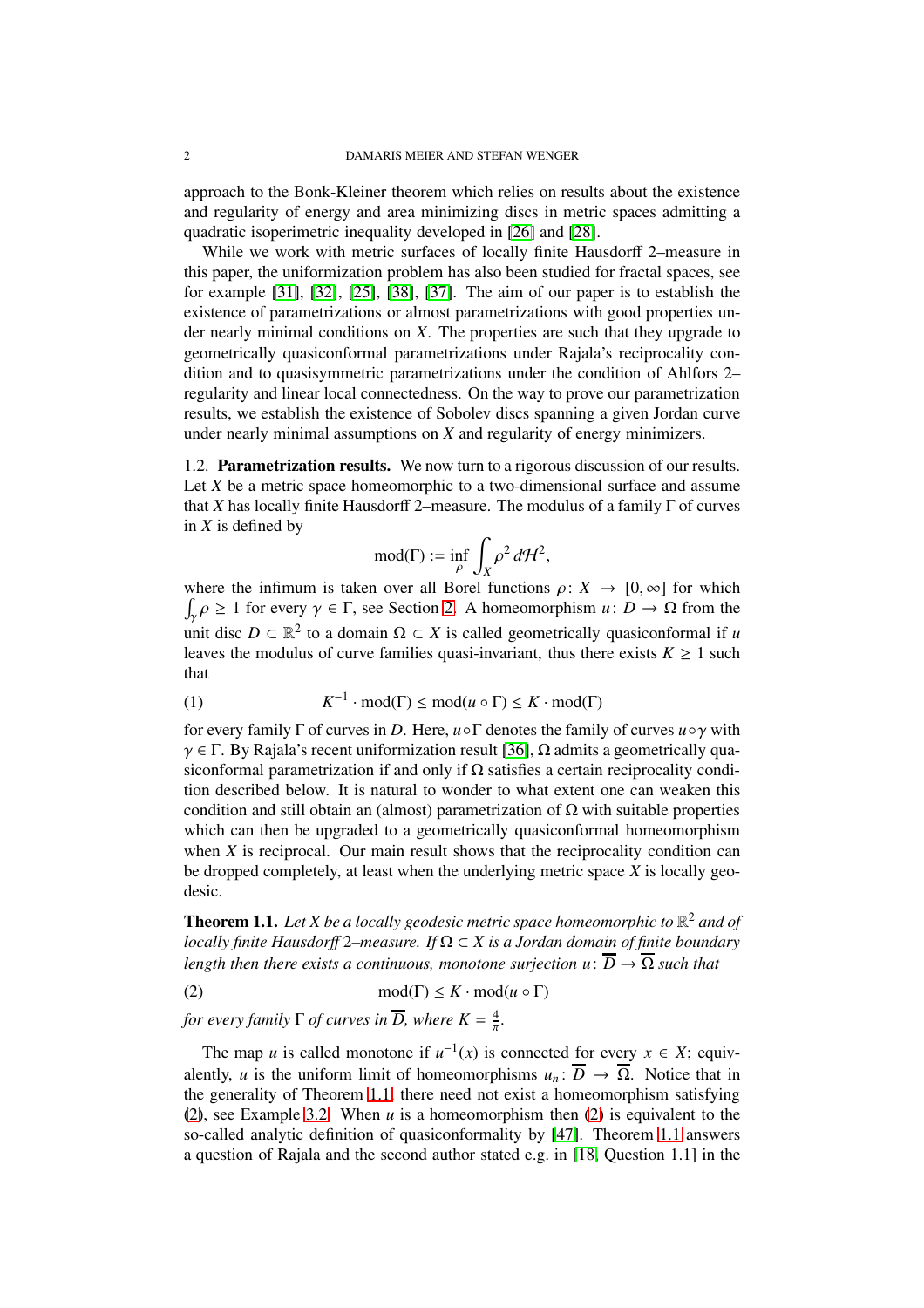special case of locally geodesic metric spaces. The factor  $K = \frac{4}{\pi}$  appearing in Theorem [1.1](#page-1-0) is optimal in general, see [\[40\]](#page-18-12), and the condition that *X* be locally geodesic can be weakened, see Remark [6.1](#page-15-0) below. Theorem [1.1](#page-1-0) also implies an analog in which the Jordan domain  $\Omega$  is replaced by any open simply connected subset of *X* with compact closure, see Corollary [6.2.](#page-16-0)

We now describe conditions on  $X$  under which a map  $u$  as in the theorem can be upgraded to a homeomorphism, to a geometrically quasiconformal homeomorphism, or to a quasisymmetric homeomorphism. Given subsets  $E, F, G \subset X$  we denote by  $\text{mod}(E, F; G)$  the modulus of the family of curves joining *E* and *F* in *G*. Let *u* be a map as in Theorem [1.1.](#page-1-0) If for every  $x \in X$  and every  $R > 0$  with  $X \setminus B(x, R) \neq \emptyset$  we have

<span id="page-2-0"></span>(3) 
$$
\lim_{r \to 0} \text{mod}(B(x, r), X \setminus B(x, R); \overline{B}(x, R)) = 0
$$

then *u* is a homeomorphism, see Proposition [3.1.](#page-6-1) If, moreover, there exists  $\kappa > 0$ such that every closed topological square  $Q \subset X$  with boundary edges  $\zeta_1, \zeta_2, \zeta_3, \zeta_4$ in cyclic order satisfies

<span id="page-2-1"></span>(4) 
$$
\text{mod}(\zeta_1,\zeta_3;Q)\cdot\text{mod}(\zeta_2,\zeta_4;Q)\leq\kappa
$$

then  $u$  is geometrically quasiconformal, as follows from the arguments in [\[36\]](#page-18-0), see Proposition [3.3](#page-7-1) below. Theorem [1.1](#page-1-0) thus yields the following result, which is variant for locally geodesic metric surfaces of Rajala's uniformization theorem [\[36,](#page-18-0) Theorem 12.1].

<span id="page-2-3"></span>**Corollary 1.2.** Let X be a locally geodesic metric space homeomorphic to  $\mathbb{R}^2$  and *of locally finite Hausdor*ff 2*–measure. If X satisfies conditions* [\(3\)](#page-2-0) *and* [\(4\)](#page-2-1) *then for every Jordan domain*  $\Omega \subset X$  *there exists a homeomorphism*  $u: \overline{D} \to \overline{\Omega}$  *which is geometrically quasiconformal.*

Rajala's reciprocality condition [\[36\]](#page-18-0) mentioned above consists of [\(3\)](#page-2-0) and [\(4\)](#page-2-1) together with a lower bound on the product in [\(4\)](#page-2-1). It has recently been shown in [\[39\]](#page-18-13) that the lower bound is always satisfied, see also [\[6\]](#page-17-5). Notice that reciprocality is also a necessary condition for the existence of geometrically quasiconformal homeomorphisms. This is because  $\mathbb{R}^2$  satisfies [\(3\)](#page-2-0) and [\(4\)](#page-2-1) and they are preserved under geometrically quasiconformal homeomorphisms. The optimal geometric quasiconformality constants were obtained in [\[40\]](#page-18-12). It was shown in [\[36,](#page-18-0) Theorem 1.6] that if there exists  $C > 0$  such that

<span id="page-2-2"></span>
$$
(5) \t\t\t\t\mathcal{H}^2(B(x,r)) \le Cr^2
$$

for every  $x \in X$  and  $r > 0$  then *X* is reciprocal. It follows from [\[29,](#page-18-4) Theorem 2.5] that if  $u$  is a map as in Theorem [1.1](#page-1-0) and if  $X$  satisfies [\(5\)](#page-2-2) then  $u$  is a quasisymmetric homeomorphism if and only if  $\overline{\Omega}$  is linearly locally connected. In particular, Theorem [1.1](#page-1-0) recovers the Bonk-Kleiner quasisymmetric uniformization theorem [\[3\]](#page-17-0) for metric discs (see Corollary [6.3](#page-16-1) below) and, by a quasisymmetric gluing argument as in [\[29\]](#page-18-4), also for metric spheres.

1.3. Methods of proof and other results. We now describe the ingredients in the proof of Theorem [1.1.](#page-1-0) As in the classical existence proof of conformal parametrizations of smooth surfaces, we will obtain a quasiconformal almost parametrization *u* as an energy minimizing disc in *X* spanning  $\partial\Omega$ . This is similar to the approach taken in [\[29\]](#page-18-4). The proofs in [\[29\]](#page-18-4) heavily use regularity properties and the intrinsic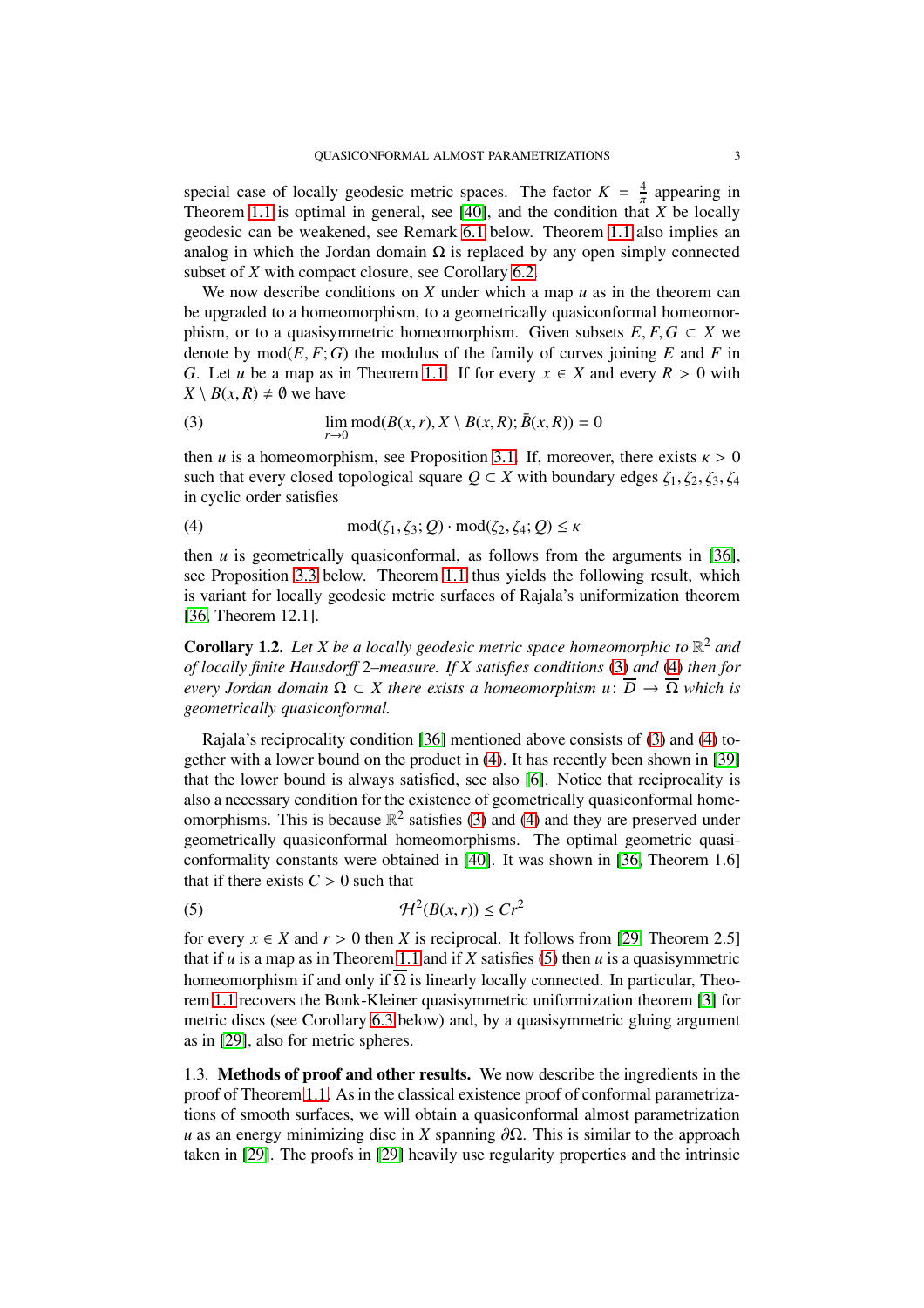structure of energy minimizers in spaces with a quadratic isoperimetric inequality established in [\[26\]](#page-18-5) and [\[28\]](#page-18-6). Such results are not available in our setting.

Let *X* be a complete metric space and let  $N^{1,2}(D, X)$  be the space of Newton-Sobolev maps from *D* to *X* in the sense of [\[14\]](#page-17-6). For a map  $u \in N^{1,2}(D, X)$  we denote by  $tr(u)$  the trace of *u* and by  $E_+^2(u)$  its (Reshetnyak) energy. If  $\Gamma \subset X$ is a Jordan curve we denote by  $\Lambda(\Gamma, X)$  the possibly empty family of maps  $u \in$  $N^{1,2}(D, X)$  whose trace has a continuous representative which is a weakly monotone parametrization of Γ. See Section [2](#page-4-0) for the definitions of these concepts.

<span id="page-3-0"></span>**Theorem 1.3.** Let X be a locally geodesic metric space homeomorphic to  $\overline{D}$  and *let*  $\Gamma \subset X$  *be a Jordan curve. If*  $u \in \Lambda(\Gamma, X)$  *minimizes the Reshetnyak energy*  $E^2_+$ *among all maps in* Λ(Γ, *X*) *then u has a representative which is continuous and extends continuously to the boundary.*

Notice that the regularity results for energy minimizers proved in [\[26\]](#page-18-5) cannot be applied here since metric spaces as in Theorem [1.3](#page-3-0) need not admit a quadratic isoperimetric inequality for curves. In general, the family  $\Lambda(\Gamma, X)$  in Theorem [1.3](#page-3-0) can be empty. However, we can prove the following theorem.

<span id="page-3-1"></span>**Theorem 1.4.** Let X be a locally geodesic metric space homeomorphic to  $\mathbb{R}^2$ ,  $\overline{D}$ , *or*  $S^2$ . If X has locally finite Hausdorff 2–measure then  $\Lambda(\Gamma, X) \neq \emptyset$  for every *rectifiable Jordan curve* <sup>Γ</sup> <sup>⊂</sup> *X.*

Theorem [1.1](#page-1-0) now easily follows from Theorems [1.3](#page-3-0) and [1.4](#page-3-1) together with the results on the existence and structure of area and energy minimizers established in [\[26\]](#page-18-5) and [\[29\]](#page-18-4). Indeed, one easily reduces the theorem to the special case that *X* is geodesic, homeomorphic to  $\overline{D}$ , and  $\overline{\Omega} = X$ . Since the boundary circle  $\partial X$  of *X* has finite length, Theorem [1.4](#page-3-1) shows that the family  $\Lambda(\partial X, X)$  is not empty. By [\[26\]](#page-18-5) there exists an energy minimizer  $u$  in  $\Lambda(\partial X, X)$ . By Theorem [1.3,](#page-3-0) any such  $u$ (has a representative which) is continuous up to the boundary and it thus follows from [\[29,](#page-18-4) Theorem 1.2] that *u* is monotone. Finally, by [\[26\]](#page-18-5) energy minimizers are infinitesimally quasiconformal in the sense that

<span id="page-3-2"></span>(6) 
$$
(g_u(z))^2 \leq K \cdot \mathbf{J}(\text{md }u_z)
$$

with  $K = \frac{4}{\pi}$  for almost every  $z \in D$ , where  $g_u$  denotes the minimal weak upper gradient of  $\hat{u}$  and  $\mathbf{J}(\text{md }u_7)$  is the jacobian of  $u$ , see Section [2.](#page-4-0) This implies that *u* satisfies [\(2\)](#page-1-1), see Section [3,](#page-6-0) and thus the outline of the proof of Theorem [1.1](#page-1-0) is complete. Notice that a homeomorphism  $u: \overline{D} \to X$  is quasiconformal according to the analytic definition if *u* belongs to  $N^{1,2}(D, X)$  and satisfies [\(6\)](#page-3-2), see Section [3.](#page-6-0) We mention the following consequence of Theorem [1.4.](#page-3-1)

<span id="page-3-3"></span>**Corollary 1.5.** Let X be a locally geodesic metric space homeomorphic to  $\mathbb{R}^2$ . If *X has locally finite Hausdor*ff 2*–measure then X contains a* 2*–rectifiable subset of positive Hausdor*ff *measure.*

An example showing that *X* need not be countably 2–rectifiable is given in [\[42,](#page-18-14) Theorem A.1]. Corollary [1.5](#page-3-3) also holds for compact metric spaces of any topological dimension *n* and finite Hausdorff *n*–measure with positive lower density almost everywhere. This was proved in [\[5\]](#page-17-7) using a deep result of Bate [\[2\]](#page-17-8) about purely unrectifiable metric spaces.

The paper is structured as follows. In Section [2](#page-4-0) we collect the necessary definitions and some results on Newton-Sobolev maps that will be used later. In Section [3](#page-6-0)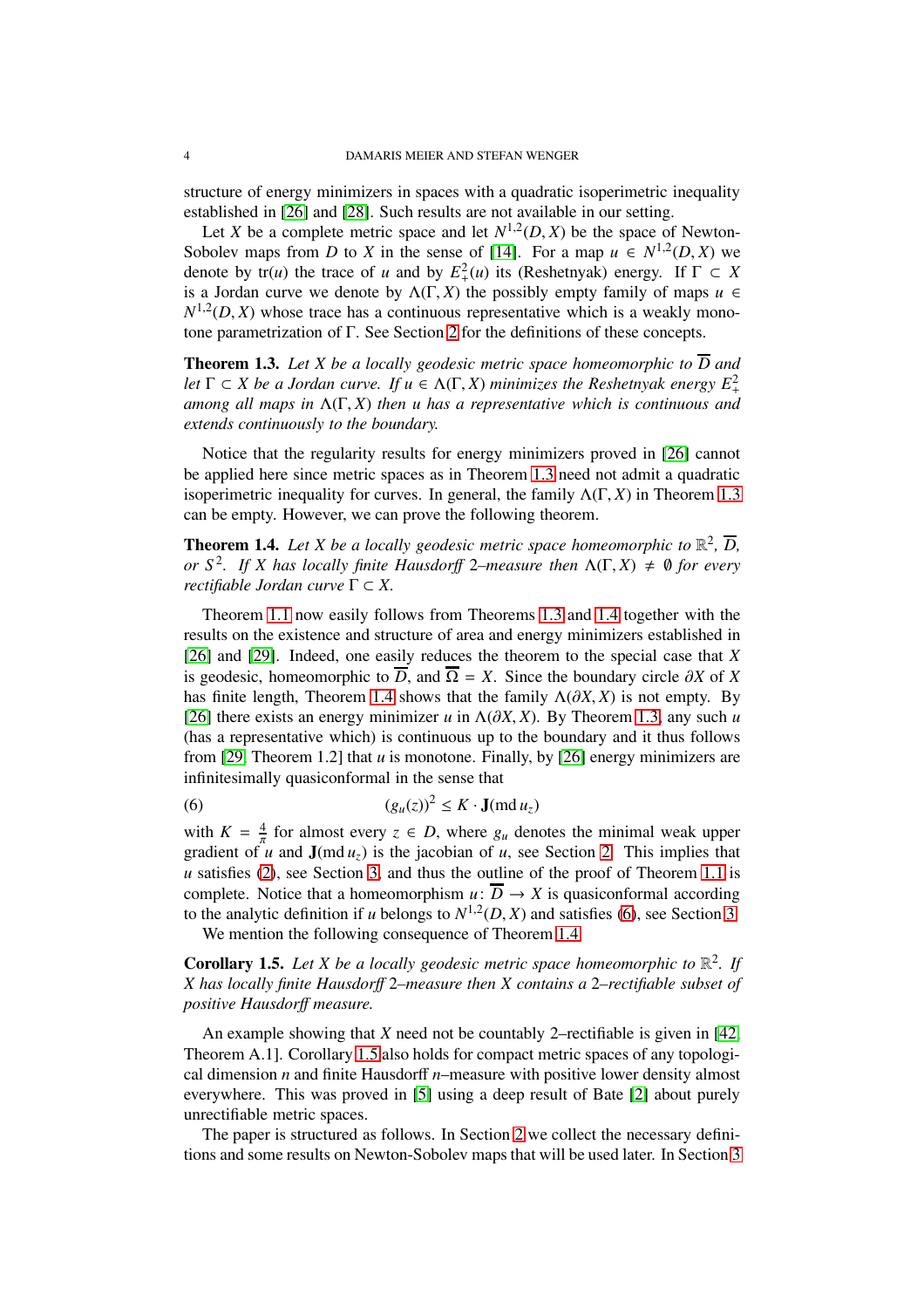we show how quasiconformal almost parametrizations can be upgraded under additional conditions on the underlying space. We prove Theorem [1.3](#page-3-0) in Section [4;](#page-8-0) Theorem [1.4](#page-3-1) and Corollary [1.5](#page-3-3) are established in Section [5.](#page-11-0) In the final Section [6](#page-15-1) we discuss the proofs of the parametrizations results as well as some consequences and generalizations.

After having completed our manuscript we were informed that Dimitrios Ntalampekos and Matthew Romney are in the process of finalizing a paper [\[33\]](#page-18-15) in which they also prove (a variant of) Theorem [1.1](#page-1-0) with a different approach.

<span id="page-4-0"></span>Acknowledgments: The second author would like to thank Kai Rajala for many inspiring discussions on the uniformization problem.

### 2. Preliminaries

2.1. Basic notation. We denote the open and closed unit discs in the Euclidean plane  $\mathbb{R}^2$  by *D* and  $\overline{D}$ , respectively; that is,

$$
D \coloneqq \left\{ z \in \mathbb{R}^2 : |z| < 1 \right\}, \quad \overline{D} \coloneqq \left\{ z \in \mathbb{R}^2 : |z| \leq 1 \right\},
$$

where |*v*| denotes the Euclidean norm of the vector  $v \in \mathbb{R}^2$ . Let  $(X, d)$  be a metric space. The open and closed balls in *X* centered at some point  $x_0$  of radius  $r > 0$  are

$$
B(x_0, r) \coloneqq \{x \in X : d(x, x_0) < r\}, \quad \bar{B}(x_0, r) \coloneqq \{x \in X : d(x, x_0) \le r\}.
$$

Let  $c: I \to X$  be a curve defined on some interval  $I \subset \mathbb{R}$ . The length of *c* is denoted by  $\ell(c)$ . If *c* is absolutely continuous then *c* has a metric derivative almost everywhere, thus the limit

$$
|c'(t)| := \lim_{s \to t} \frac{d(c(s), c(t))}{|s - t|}
$$

exists for almost every  $t \in I$ , and moreover  $\ell(c) = \int_I |c'(t)| dt$ , see [\[22\]](#page-17-9). A curve *c*:  $[a, b] \rightarrow X$  is called geodesic if  $\ell(c) = d(c(a), c(b))$ . The metric space *X* is called geodesic if any pair of points in *X* can be joined by a geodesic. It is called locally geodesic if every point  $x \in X$  has a neighborhood *U* such that any two points in *U* can be joined by a geodesic in *X*.

Given  $m \geq 0$ , the *m*-dimensional Hausdorff measure on *X* is denoted by  $\mathcal{H}^m$ . The normalizing constant is chosen so that  $\mathcal{H}^n$  agrees with the Lebesgue measure on Euclidean  $\mathbb{R}^n$ . We write |*A*| for the Lebesgue measure of a subset  $A \subset \mathbb{R}^n$ .

2.2. Conformal modulus. Let *X* be a metric space and Γ a family of curves in *X*. A Borel function  $\rho: X \to [0, \infty]$  is said to be admissible for  $\Gamma$  if  $\int_{\gamma} \rho \ge 1$  for every locally rectifiable curve  $\gamma \in \Gamma$ . See [\[14\]](#page-17-6) for the definition of the path integral  $\int_{\gamma} \rho$ . The modulus of  $\Gamma$  is defined by

$$
\mathrm{mod}(\Gamma) := \inf_{\rho} \int_X \rho^2 \, d\mathcal{H}^2,
$$

where the infimum is taken over all admissible functions for Γ. We emphasize that throughout this paper, the reference measure on *X* will always be the 2– dimensional Hausdorff measure. By definition, mod( $\Gamma$ ) =  $\infty$  if  $\Gamma$  contains a constant curve. A property is said to hold for almost every curve in Γ if it holds for every curve in  $\Gamma_0$  for some family  $\Gamma_0 \subset \Gamma$  with mod( $\Gamma \setminus \Gamma_0$ ) = 0. In the definition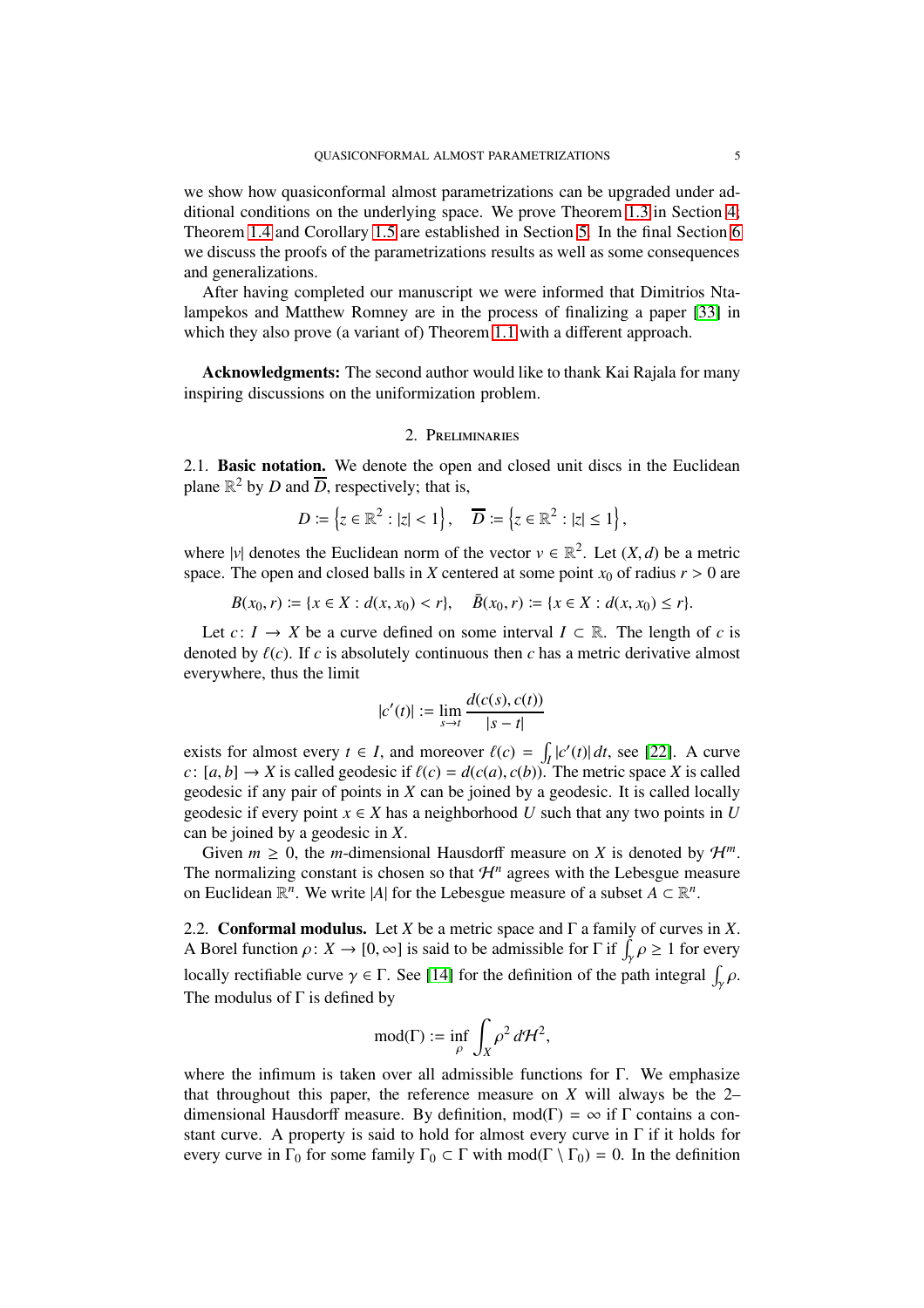of mod(Γ), the infimum can equivalently be taken over all weakly admissible functions, that is, Borel functions  $\rho: X \to [0, \infty]$  such that  $\int_{\gamma} \rho \ge 1$  for almost every locally rectifiable curve  $\gamma \in \Gamma$ .

2.3. Metric space valued Sobolev maps. We recall some definitions from the theory of metric space valued Sobolev maps based on upper gradients [\[41\]](#page-18-16), [\[15\]](#page-17-10), [\[14\]](#page-17-6) as well as two results concerning the existence and structure of energy minimizing discs established in [\[26\]](#page-18-5), [\[29\]](#page-18-4). Note that the results in [\[26\]](#page-18-5) are stated using a different but equivalent definition of Sobolev mappings.

Let  $(X, d)$  be a complete metric space and  $U \subset \mathbb{R}^2$  a bounded domain. A Borel function *g*:  $U \rightarrow [0, \infty]$  is said to be an upper gradient of a map *u*:  $U \rightarrow X$  if

<span id="page-5-0"></span>(7) 
$$
d(u(\gamma(a)), u(\gamma(b))) \leq \int_{\gamma} g
$$

for every rectifiable curve  $\gamma$ : [a, b]  $\rightarrow$  U. If [\(7\)](#page-5-0) only holds for almost every curve  $\gamma$  then *g* is called a weak upper gradient of *u*. A weak upper gradient *g* of *u* is called minimal weak upper gradient of *u* if  $g \in L^2(U)$  and if for every weak upper gradient *h* of *u* in  $L^2(U)$  we have  $g \leq h$  almost everywhere on *U*.

Denote by  $L^2(U, X)$  the collection of measurable and essentially separably valued maps  $u: U \to X$  such that the function  $u_x(z) := d(u(z), x)$  belongs to  $L^2(U)$ for some and thus any  $x \in X$ . A map  $u \in L^2(U, X)$  belongs to the Newton-Sobolev space  $N^{1,2}(U, X)$  if *u* has a weak upper gradient in  $L^2(U)$ . Every such map *u* has a minimal weak upper gradient  $g_{\mu}$ , unique up to sets of measure zero, see [\[14,](#page-17-6) Theorem 6.3.20]. The *Reshetnyak energy* of a map  $u \in N^{1,2}(U, X)$  is defined by

$$
E_{+}^{2}(u):=||g_{u}||_{L^{2}(U)}^{2}.
$$

If *u* ∈  $N^{1,2}(U, X)$  then for almost every  $z \in U$  there exists a unique semi-norm on  $\mathbb{R}^2$ , denoted by md  $u_z$  and called the approximate metric derivative of *u*, such that

$$
\text{ap} \lim_{y \to z} \frac{d(u(y), u(z)) - \text{md} \, u_z(y - z)}{|y - z|} = 0,
$$

see [\[21\]](#page-17-11) and [\[26,](#page-18-5) Proposition 4.3]. For the definition of the approximate limit ap lim see [\[7\]](#page-17-12). The following notion of parametrized area was introduced in [\[26\]](#page-18-5).

**Definition 2.1.** *The parametrized (Hausdorff) area of a map*  $u \in N^{1,2}(U,X)$  *is defined by*

$$
\text{Area}(u) = \int_U \mathbf{J}(\text{md }u_z) \, dz,
$$

*where the Jacobian* J(*s*) *of a semi-norm s on* R 2 *is the Hausdor*ff 2*-measure on*  $(\mathbb{R}^2, s)$  *of the unit square if s is a norm and zero otherwise.* 

The area of the restriction of *u* to a measurable set  $B \subset U$  is defined analogously. It is not difficult to show that  $J(md u_z) \le (g_u(z))^2$  for almost every  $z \in U$ , see [\[26,](#page-18-5) Lemma 7.2]. If *u* is a homeomorphism onto its image then the jacobian  $J(md u<sub>z</sub>)$ agrees with the Radon-Nikodym derivative of the measure  $u^*H^2(B) := H^2(u(B))$ with resepct to the Lebesgue measure at almost every point  $z \in U$ .

**Definition 2.2.** A map  $u \in N^{1,2}(U,X)$  is called infinitesimally K-quasiconformal if (8)  $(g_u(z))^2 \le K \cdot \mathbf{J}(\text{md } u_z)$ 

*for almost every*  $z \in U$ .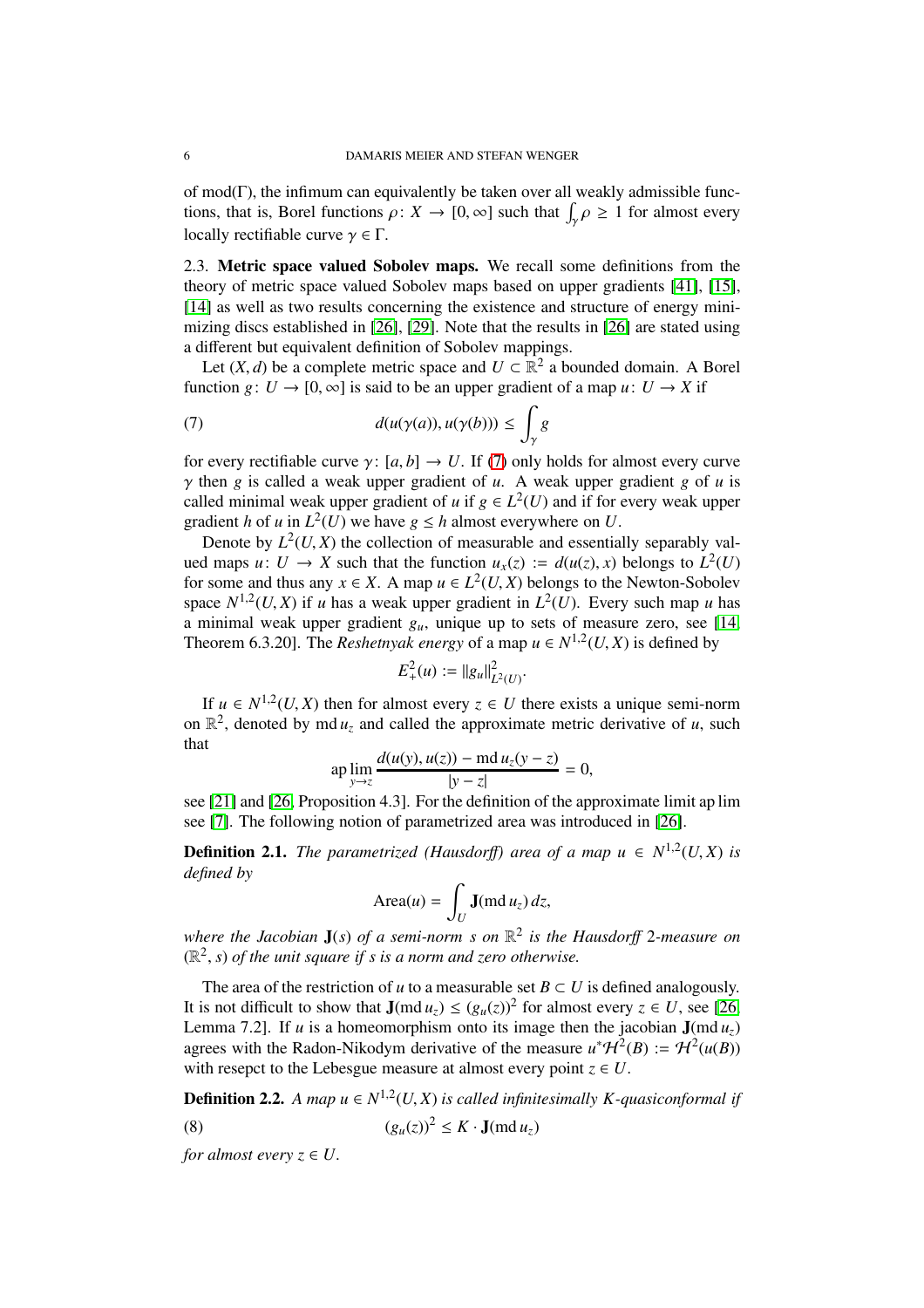If  $u \in N^{1,2}(D, X)$  then for almost every  $v \in S^1$  the curve  $t \mapsto u(tv)$  with  $t \in [1/2, 1)$  is absolutely continuous. The trace of *u* is defined by  $tr(u)(v) :=$  $\lim_{t \nearrow 1} u(tv)$  for almost every  $v \in S^1$ . It follows from [\[23\]](#page-17-13) that tr(*u*)  $\in L^2(S^1, X)$ . If *u* is the restriction to *D* of a continuous map  $\hat{u}$  on  $\overline{D}$  then tr(*u*) =  $\hat{u}|_{S^1}$ . Given a Jordan curve  $\Gamma \subset X$  we denote by  $\Lambda(\Gamma, X)$  the possibly empty family of maps  $v \in N^{1,2}(D,X)$  whose trace has a continuous representative which weakly monotonically parametrizes Γ. Recall that a continuous map  $c: S^1 \to \Gamma$  is called a weakly monotone parametrization of  $\Gamma$  if  $c$  is the uniform limit of homeomorphisms  $c_i: S^1 \to \Gamma$ .

<span id="page-6-3"></span>**Theorem 2.3.** Let X be a proper metric space and  $\Gamma \subset X$  be a Jordan curve. If  $\Lambda(\Gamma, X)$  *is not empty then there exists*  $u \in \Lambda(\Gamma, X)$  *satisfying* 

$$
E_+^2(u) = \inf \left\{ E_+^2(v) : v \in \Lambda(\Gamma, X) \right\},\
$$

and any such *u* is infinitesimally *K*-quasiconformal with  $K = \frac{4}{\pi}$ .

*Proof.* The existence of an energy minimizer in  $\Lambda(\Gamma, X)$  follows from [\[26,](#page-18-5) Theorem 7.6]. Energy minimizers are infinitesimally *K*–quasiconformal with  $K = \frac{4}{\pi}$  by [\[27\]](#page-18-17), see also [\[26,](#page-18-5) Lemma 6.5].

We will also need the following theorem proved in [\[29\]](#page-18-4).

<span id="page-6-4"></span>**Theorem 2.4.** Let X be a geodesic metric space homeomorphic to  $\overline{D}$ , and let  $u: \overline{D} \rightarrow X$  be a continuous map. If u belongs to  $\Lambda(\partial X, X)$  and minimizes the *Reshetnyak energy*  $E_+^2$  *among all maps in*  $\Lambda(\partial X, X)$  *then u is monotone.* 

By definition, the boundary circle  $\partial X$  of *X* is the image of  $S<sup>1</sup>$  under a homeomorphism from  $\overline{D}$  to *X*. Recall that a continuous map  $\overline{u}$ :  $\overline{D} \rightarrow X$  is monotone if  $u^{-1}(x)$  is connected for every  $x \in X$ . If *X* is homeomorphic to *D* then *u* is monotone if and and only if *u* is the uniform limit of homeomorphisms  $u_n : \overline{D} \to X$ , see [\[48\]](#page-18-18).

## <span id="page-6-2"></span>3. Upgrading a quasiconformal almost parametrization

<span id="page-6-0"></span>The aim of this short section is to summarize some results which show that maps as in Theorem [1.1](#page-1-0) can be upgraded under certain additional conditions on the underlying space.

We first recall the connection with infinitesimally quasiconformal maps. Let *X* be a complete metric space and *u*:  $\overline{D} \rightarrow X$  continuous and monotone. If *u* ∈  $N^{1,2}(D, X)$  and *u* is infinitesimally *K*–quasiconformal then

(9) 
$$
\text{mod}(\Gamma) \leq K \cdot \text{mod}(u \circ \Gamma)
$$

for every family  $\Gamma$  of curves in  $\overline{D}$ . Conversely, if *u* is a homeomorphism onto its image and satisfies [\(9\)](#page-6-2) then *u* belongs to  $N^{1,2}(D, X)$  and is infinitesimally Kquasiconformal. See [\[29,](#page-18-4) Proposition 3.5] and [\[47,](#page-18-11) Theorem 1.1] for a proof.

<span id="page-6-1"></span>**Proposition 3.1.** Let X be a complete metric space satisfying [\(3\)](#page-2-0). Let  $u: \overline{D} \to X$ *be continuous, monotone, and non-constant. If u satisfies* [\(9\)](#page-6-2) *then u is a homeomorphism onto its image.*

*Proof.* This follows exactly as in the proof of [\[29,](#page-18-4) Theorem 3.6].

In the setting of Theorem [1.1](#page-1-0) there need not exist a homeomorphism satisfying [\(9\)](#page-6-2). The following example illustrating this appears in [\[28,](#page-18-6) Example 11.3], see [\[36\]](#page-18-0) for other examples.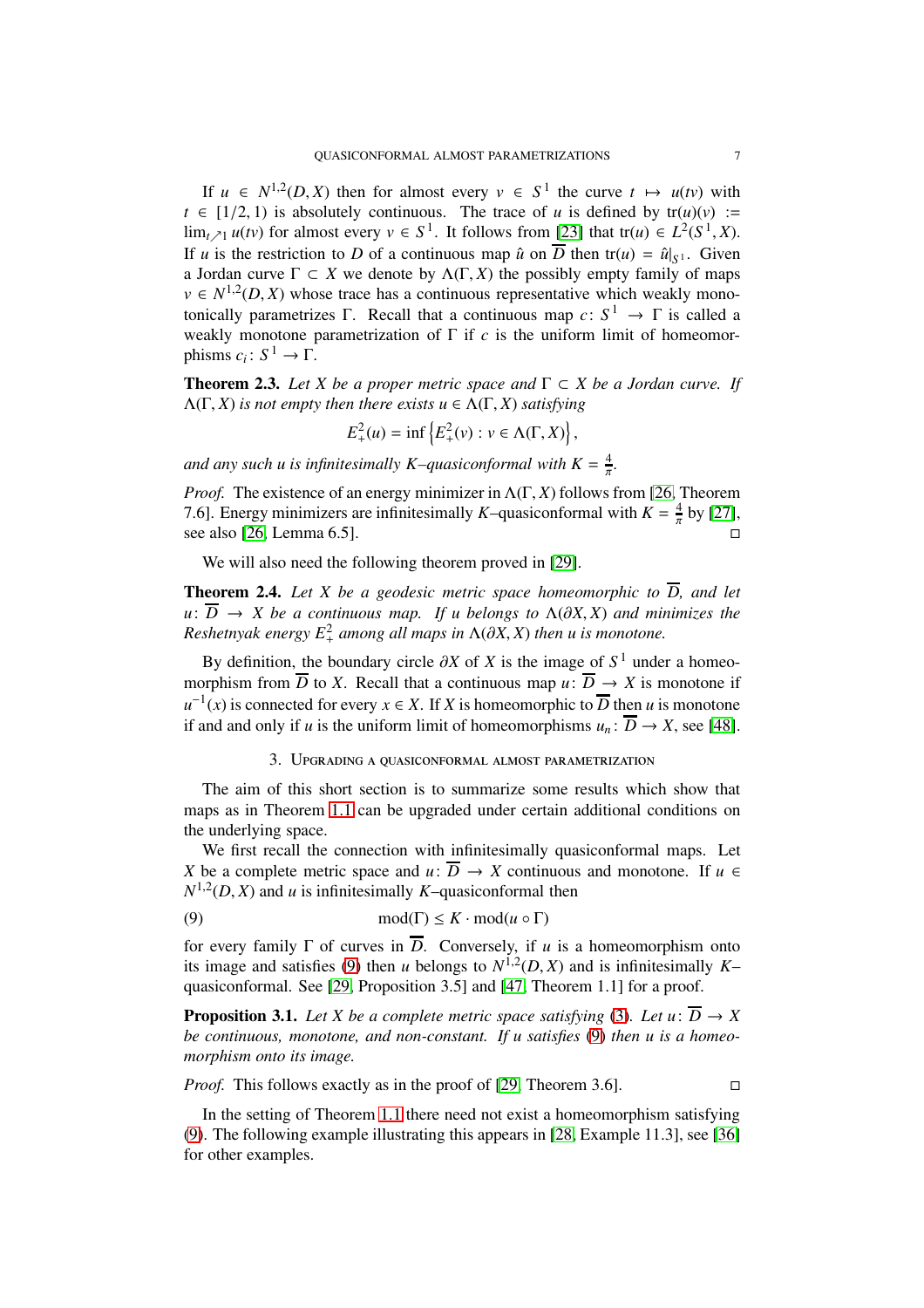<span id="page-7-0"></span>**Example 3.2.** Let  $T = \{z \in D : |z| \leq 1/2\}$  and let  $X = \overline{D}/T$  be the quotient metric space equipped with the quotient metric. Then *X* is geodesic, homeomorphic to  $\overline{D}$ , and has finite Hausdorff 2–measure. We claim that there does not exist a homeomorphism  $u: \overline{D} \to X$  satisfying [\(9\)](#page-6-2). Suppose to the contrary that such *u* exists. Then  $u$  is analytically quasiconformal by the discussion above, thus  $u$  is in  $N^{1,2}(D, X)$  and is infinitesimally quasiconformal. Let  $\pi \colon \overline{D} \to X$  be the quotient map and set  $p := \pi(T)$ . After possibly precomposing *u* with a biLipschitz homeomorphism of  $\overline{D}$  we may assume that  $u(0) = p$ . Consider the homeomorphism *v*: *D* \ {0}  $\rightarrow$  *D* \ *T* satisfying  $\pi(v(z)) = u(z)$  for all  $z \in D \setminus \{0\}$ . Since  $\pi$  is a local isometry on  $D \setminus T$  it follows that  $\nu$  is (analytically) quasiconformal, which is impossible since the punctured disc is not quasiconformally equivalent to the annulus, see [\[43,](#page-18-19) Theorem 39.1]. This contradiction finishes the proof of the claim.

The next proposition follows from the arguments in [\[36,](#page-18-0) Section 11].

<span id="page-7-1"></span>**Proposition 3.3.** Let X be a metric space homeomorphic to  $\overline{D}$ . Suppose  $u: \overline{D} \to X$ *is a homeomorphism satisfying* [\(9\)](#page-6-2)*. Then u is geometrically quasiconformal if and only if X satisfies* [\(4\)](#page-2-1) *for some* κ*.*

*Proof.* Notice that  $\overline{D}$  satisfies [\(4\)](#page-2-1). Therefore, if *u* is geometrically quasiconformal then also *X* satisfies [\(4\)](#page-2-1). Suppose now that *X* satisfies [\(4\)](#page-2-1) for some  $\kappa$ . By the discussion at the beginning of this section, the map *u* thus belongs to  $N^{1,2}(D, X)$  and is infinitesimally *K*-quasiconformal. Identifying  $\overline{D}$  with the unit square  $R := [0, 1]^2$ via a biLipschitz homeomorphism, we may view *u* as an element of  $N^{1,2}(R, X)$ . There exists a Borel set  $A \subset R$  of full measure such that  $u|_A$  has Lusin's property (N), see e.g. [\[26,](#page-18-5) Proposition 3.2]. Let *g<sup>u</sup>* be the weak minimal upper gradient of *u*. We may assume that  $g_u = \infty$  on  $R \setminus A$ . The Borel function  $h: X \to [0, \infty]$  defined by  $h := \frac{1}{a}$  $\frac{1}{g_u \circ u^{-1}}$  is *L*<sup>2</sup>–integrable since

$$
\int_X h^2 d\mathcal{H}^2 = \int_{u(A)} h^2 d\mathcal{H}^2 = \int_A \frac{1}{g_u^2(z)} \mathbf{J}(\text{md } u_z) dz \le |R| < \infty
$$

by the area formula, see [\[22\]](#page-17-9) and [\[21\]](#page-17-11). Arguing exactly as in the proof of [\[36,](#page-18-0) Proposition 11.1] one shows that there exists *C* only depending on *K* and  $\kappa$  such that *C*·*h* is a weak upper gradient for  $u^{-1}$ . The proof of this relies on a lower bound of the form

<span id="page-7-2"></span>(10) 
$$
\int_{Q(i,j,k)} h^2 d\mathcal{H}^2 \geq K^{-1} 2^{-2k},
$$

where  $Q(i, j, k) = u([2^{-k}i, 2^{-k}(i+1)] \times [2^{-k}j, 2^{-k}(j+1)])$  as well as on an upper bound of the form

$$
\text{mod}(\Gamma_{\ell}(i,j,k)) \le 3\kappa
$$

for suitable path families  $\Gamma_{\ell}(i, j, k)$  defined in the proof of [\[36,](#page-18-0) Proposition 11.1]. In our case, [\(10\)](#page-7-2) follows from the area formula and [\(11\)](#page-7-3) follows from [\(9\)](#page-6-2) and [\(4\)](#page-2-1). Now let  $\Gamma$  be a family of curves in *R* and let  $\rho$  be an admissible function for  $\Gamma$ . Since for almost every curve  $\beta = u \circ \gamma \in u \circ \Gamma$  we have

<span id="page-7-3"></span>
$$
1 \le \int_{\gamma} \varrho \le C \cdot \int_{\beta} \varrho \circ u^{-1} h
$$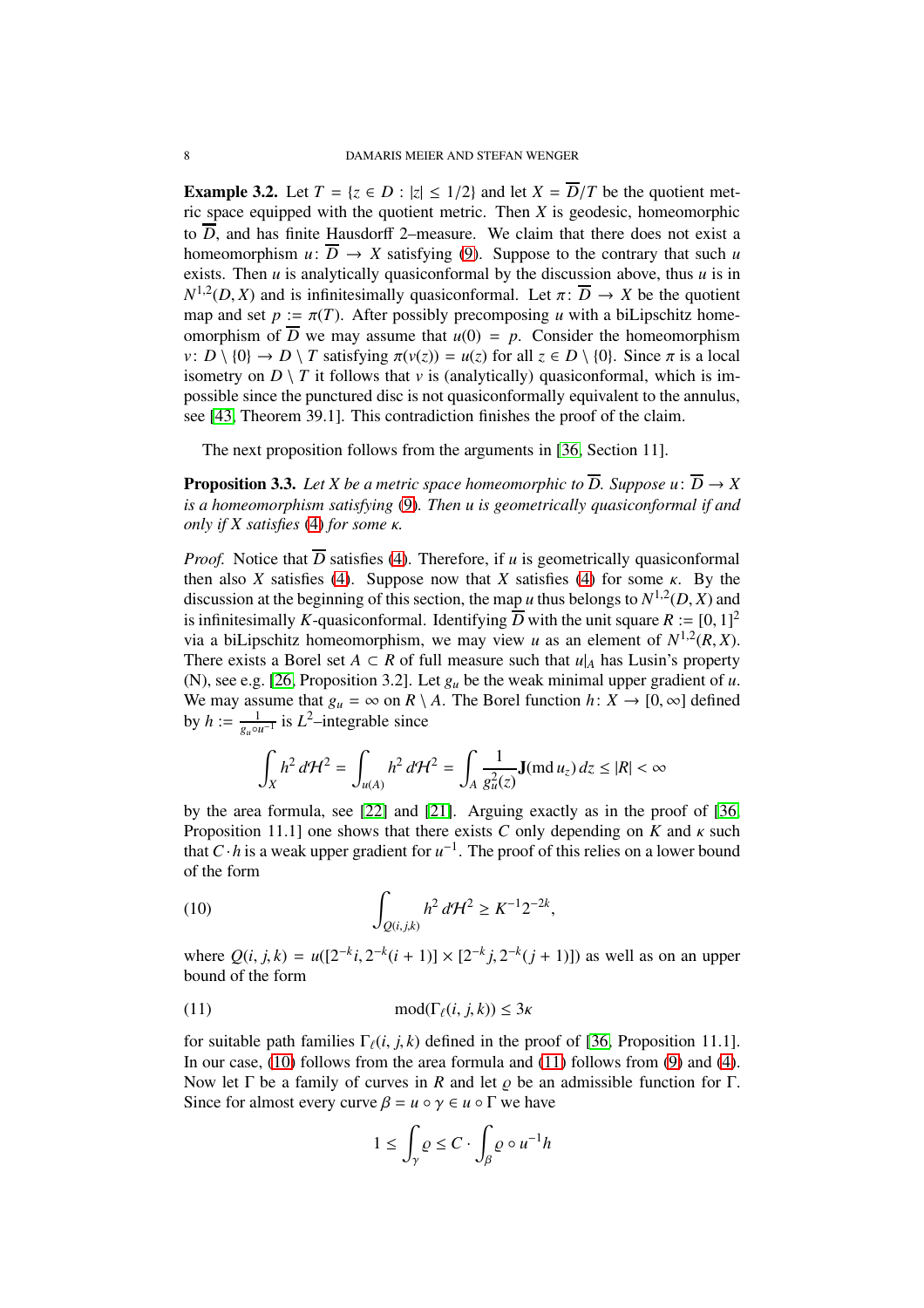it follows that  $C_{\mathcal{Q}} \circ u^{-1}h$  is weakly admissible for  $u \circ \Gamma$ . The area formula yields

$$
\operatorname{mod}(u \circ \Gamma) \le C^2 \cdot \int_X h^2 \varrho^2 \circ u^{-1} d\mathcal{H}^2 \le C^2 \int_R \varrho^2(z) dz,
$$

and taking the infimum over  $\varrho$  we conclude that mod $(u \circ \Gamma) \le C^2 \cdot \text{mod}(\Gamma)$ .  $\Box$ 

We finally describe conditions that imply that *u* is quasisymmetric. Recall that a homeomorphism  $u: M \to X$  between metric spaces is said to be quasisymmetric if there exists a homeomorphism  $\eta: [0, \infty) \to [0, \infty)$  such that

$$
d(u(z), u(a)) \leq \eta(t) \cdot d(u(z), u(b))
$$

for all  $z, a, b \in M$  with  $d(z, a) \le t \cdot d(z, b)$ .

<span id="page-8-2"></span>**Proposition 3.4.** Let X be a metric space homeomorphic to  $\overline{D}$  and let  $u: \overline{D} \to X$ *be a homeomorphism satisfying* [\(9\)](#page-6-2)*. If there exists L* > 0 *such that*

$$
\mathcal{H}^2(B(x,r)) \leq L \cdot r^2
$$

*for all*  $x \in X$  *and*  $r > 0$  *then u is quasisymmetric if and only if* X *is linearly locally connected.*

We refer for example to the Appendix of [\[29\]](#page-18-4) for a proof of the proposition. Here, a metric space *X* is called linearly locally connected if there exists  $\lambda \geq 1$ such that for every  $x \in X$  and for all  $r > 0$ , every pair of points in  $B(x, r)$  can be joined by a continuum in  $B(x, \lambda r)$  and every pair of points in  $X \setminus B(x, r)$  can be joined by a continuum in  $X \setminus B(x, r/\lambda)$ .

<span id="page-8-0"></span>4. Continuity of energy minimizers in locally geodesics metric discs

In this section we prove Theorem [1.3.](#page-3-0) For an arbitrary map  $v: D \to X$  to a metric space *X* and for  $z \in D$  and  $\delta > 0$  set

 $\operatorname{osc}(v, z, \delta) := \inf \{ \operatorname{diam}(v(A)) : A \subset D \cap B(z, \delta) \text{ subset of full measure} \},$ 

called the essential oscillation of  $\nu$  in the  $\delta$ -ball around *z*.

<span id="page-8-1"></span>**Proposition 4.1.** Let X be a locally geodesic metric space homeomorphic to  $\overline{D}$ *and let*  $\Gamma \subset X$  *be a Jordan curve. Suppose*  $u \in \Lambda(\Gamma, X)$  *minimizes the Reshetnyak energy among all maps in*  $\Lambda(\Gamma, X)$ *. Then for every*  $\varepsilon > 0$  *there exists*  $\delta > 0$  *such that*  $\operatorname{osc}(u, z, \delta) < \varepsilon$  *for every*  $z \in D$ .

The theorem easily follows from this proposition.

*Proof of Theorem [1.3.](#page-3-0)* Let  $A = \{z_n : n \in \mathbb{N}\}\subset D$  be a countable dense set. For each  $k \in \mathbb{N}$  apply the proposition with  $\varepsilon = \frac{1}{k}$  to obtain  $\delta_k > 0$  and negligible subsets  $N_{k,n} \subset D$  such that

$$
\text{diam}(u(D \cap B(z_n, \delta_k) \setminus N_{k,n})) < \frac{1}{k}
$$

for all  $n \in \mathbb{N}$ . Then the set  $N := \bigcup_{k,n \in \mathbb{N}} N_{k,n}$  is negligible. Let  $\varepsilon > 0$  and choose  $k \in \mathbb{N}$  such that  $\frac{1}{k} < \varepsilon$ . If  $z, z' \in D \setminus N$  satisfy  $|z - z'| < \delta_k$  then there exists *n* such that  $z, z' \in B(z_n, \delta_k) \setminus N_{k,n}$  and hence

$$
d(u(z),u(z')) \leq \text{diam}(u(D \cap B(z_n,\delta_k) \setminus N_{k,n})) < \frac{1}{k} < \varepsilon.
$$

This shows that  $u|_{D\setminus N}$  is uniformly continuous and hence has a unique continuous extension  $\bar{u}$  to  $\bar{D}$ .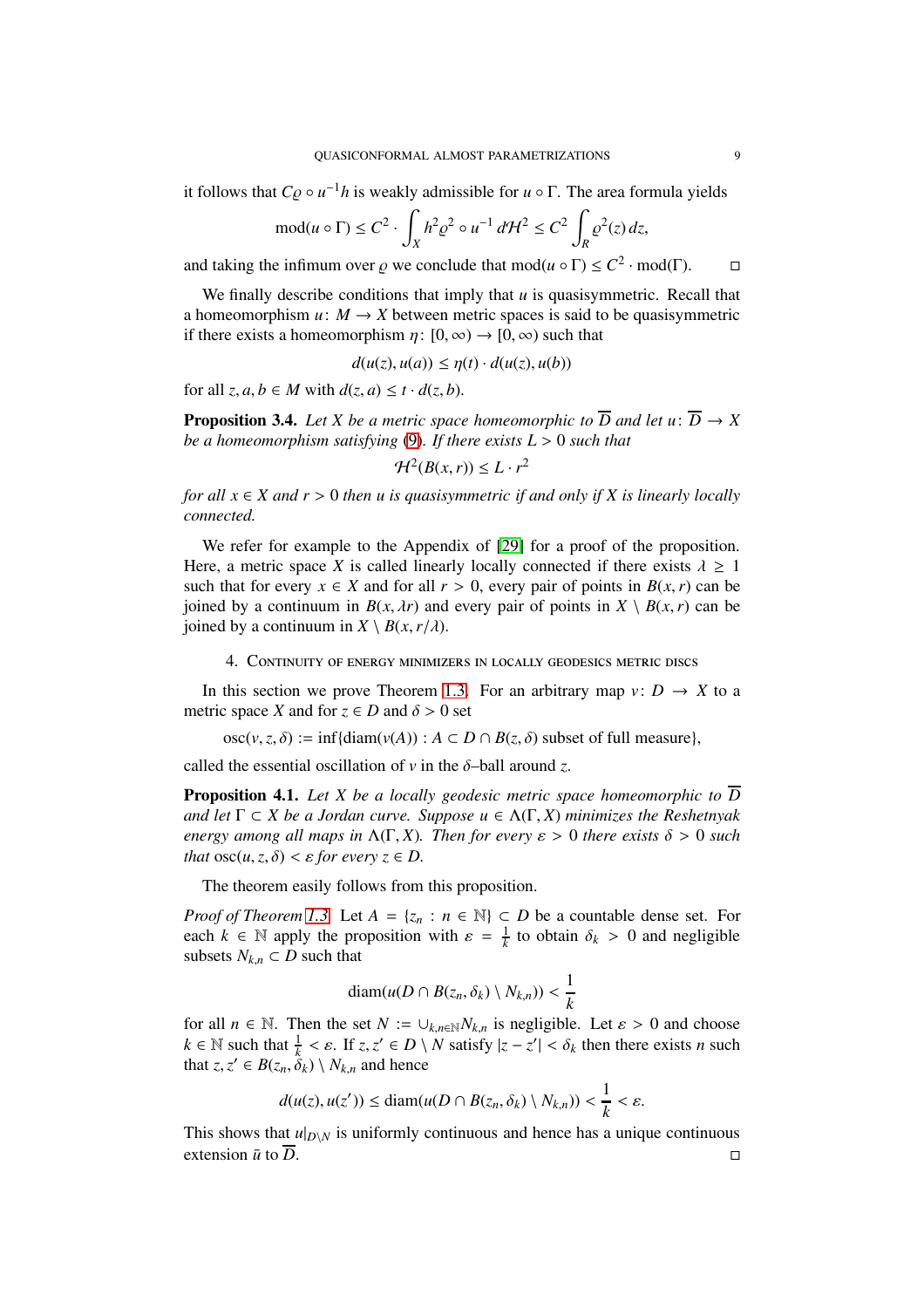We need the following lemma in the proof of Proposition [4.1.](#page-8-1)

<span id="page-9-0"></span>**Lemma 4.2.** Let X be a locally geodesic metric space homeomorphic to  $\overline{D}$  and let ε > 0*. Then there is* ε ′ > 0 *such that for every x* ∈ *X there exists a biLipschitz curve*  $T \subset X$  with the following property. Either T is the boundary of a Jordan domain  $\Omega$  *containing*  $\bar{B}(x, \varepsilon')$  *and with* diam  $\Omega \leq \varepsilon$ *; or T is a Jordan arc intersecting*  $\partial X$ *exactly at its endpoints, and a component*  $\Omega$  *of*  $X \setminus T$  *contains*  $\bar{B}(x, \varepsilon')$  *and satisfies* diam  $\Omega \leq \varepsilon$ .

*Proof.* Let  $0 < \varepsilon <$  diam *X* and let  $\rho: \overline{D} \to X$  be a homeomorphism. Choose  $\varepsilon', \delta > 0$  such that

$$
B(\varrho(z), 2\varepsilon') \subset \varrho(\overline{D} \cap B(z, \delta)) \subset B(\varrho(z), \varepsilon/3)
$$

for every  $z \in \overline{D}$ . Let  $x \in X$ , set  $z = \varrho^{-1}(x)$  and  $S = \{w \in \overline{D} : |z - w| = \delta\}$ . We can approximate the curve  $\rho(S)$  by a biLipschitz curve  $T \subset X$  with the desired properties as follows.

We distinguish two cases and first assume that *S* does not intersect the boundary of  $\overline{D}$  and hence is a circle. Let  $\alpha: S^1 \to S$  be a parametrization and let  $r > 0$ be sufficiently small, to be determined later. Let  $\{t_0, t_1, \ldots, t_n\}$  be a fine partition of  $S^1$  and let  $\gamma: S^1 \to X$  be a curve such that  $\gamma(t_k) = \rho(\alpha(t_k))$  and the restriction of  $\gamma$  to the short segment  $I_k = \overline{t_k t_{k+1}} \subset S^1$  is a geodesic for every *k*. If the partition is chosen sufficiently fine, we have  $\text{diam}(\varrho^{-1}(\gamma(I_k))) < \frac{r}{8}$  $\frac{r}{8}$  for all *k*. In particular, if  $s, t \in S^1$  are such that  $\gamma(s) = \gamma(t)$  then the shorter segment  $\overline{st} \subset S^1$ is such that  $\varrho^{-1}(\gamma(\overline{st}))$  is contained in a ball of radius  $r/2$  centered on *S* and thus homotopic relative to endpoints to the constant curve inside this ball. It is then not difficult to see that, after deleting a finite number of subcurves from  $\gamma$ , we obtain a piecewise geodesic Jordan curve  $T \subset X$  such that  $\varrho^{-1}(T)$  is homotopic to *S* in the *r*–neighborhood of *S* . Moreover, by applying the claim in the proof of [\[29,](#page-18-4) Lemma 4.2] we may further assume that *T* is a biLipschitz Jordan curve. The Jordan domain  $\Omega'$  enclosed by  $\varrho^{-1}(T)$  satisfies  $B(z, \delta - r) \subset \Omega'$ . Thus, if  $r > 0$  was chosen small enough then the Jordan domain  $\Omega = \varrho(\Omega')$  enclosed by *T* satisfies  $\bar{B}(x, \varepsilon') \subset \Omega \subset B(x, \varepsilon/2)$ , as desired.

The case that *S* intersects the boundary of  $\overline{D}$  is analogous and is left to the reader.

We now prove Proposition [4.1.](#page-8-1) For this, let  $u \in \Lambda(\Gamma, X)$  be an energy minimizer and denote by  $\alpha: S^1 \to X$  the continuous representative of the trace of *u*. Let  $\varepsilon > 0$  and let  $\varepsilon' > 0$  be as in Lemma [4.2.](#page-9-0) Choose  $\delta \in (0, 1/4)$  so small that  $2\pi^2 E_+^2(u) < (\varepsilon')^2 |\log \delta|$  and such that  $\alpha$  maps segments of diameter  $2\sqrt{\delta}$  to sets of diameter at most  $\varepsilon'$ .

Fix  $z \in D$  and for  $r > 0$  let  $\gamma_r$  be a constant speed parametrization of the curve  ${p \in \overline{D} : |p - z| = r}$ . By the Courant-Lebesgue Lemma (see e.g. [\[26,](#page-18-5) Lemma 7.3]) there exists a set  $A \subset (\delta, \sqrt{\delta})$  of strictly positive measure such that  $u \circ \gamma_r$  has an absolutely continuous representative, denoted again by  $u \circ \gamma_r$ , of length

$$
\ell(u \circ \gamma_r) \leq \pi \left(\frac{2E_+^2(u)}{|\log \delta|}\right)^{\frac{1}{2}} < \varepsilon'
$$

for every *r*  $\in$  *A*. For almost every *r*  $\in$  *A* for which  $\gamma$ *r* intersects *S*<sup>1</sup>, the endpoints of the absolutely continuous curve  $u \circ \gamma_r$  coincide with  $\alpha(a_r)$  and  $\alpha(b_r)$ , where  $a_r, b_r$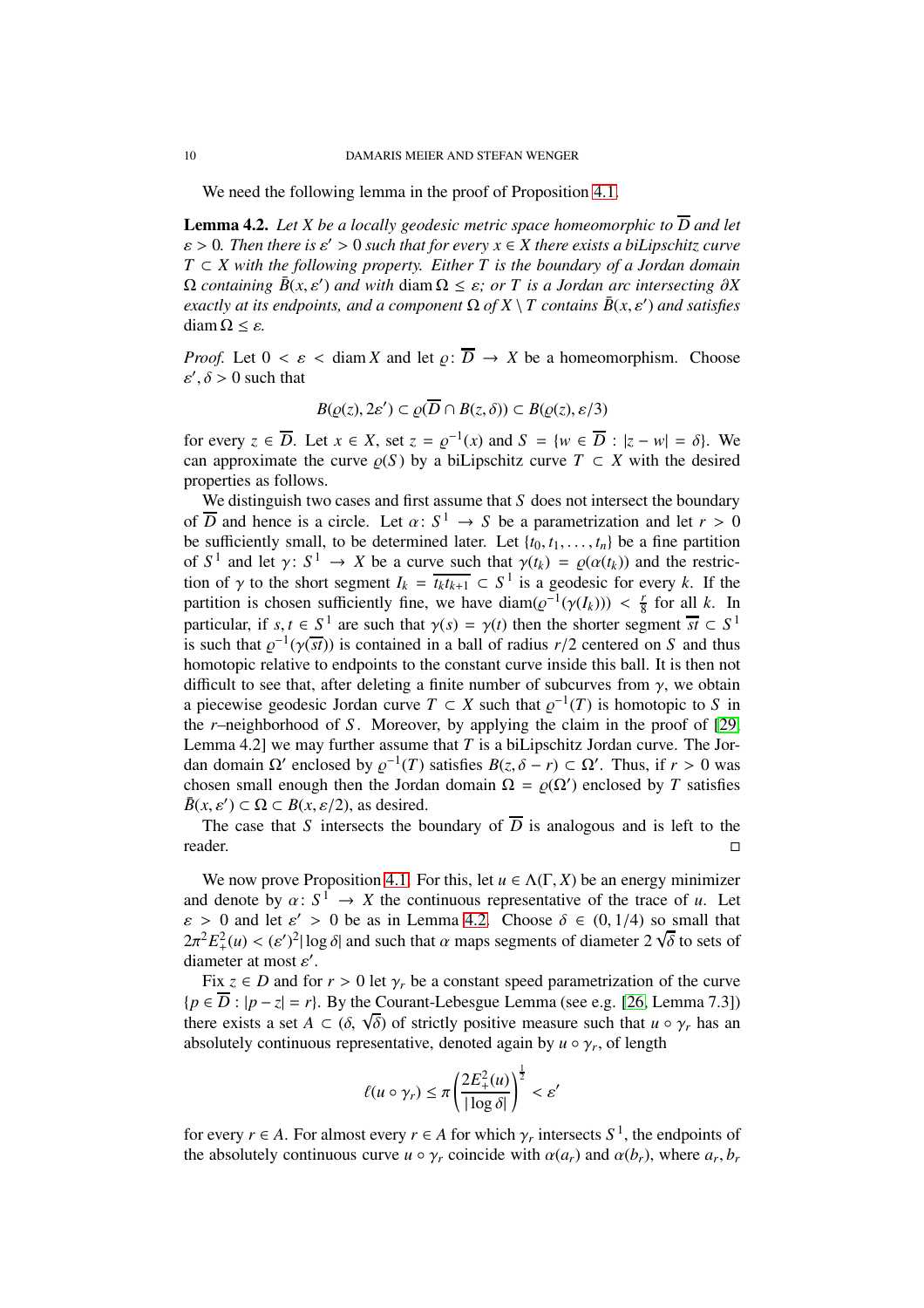are the endpoints of  $\gamma_r$ . We furthermore have

$$
\operatorname{tr}(u|_{D \cap B(z,r)}) \circ \gamma_r = u \circ \gamma_r
$$

for almost every  $r \in A$ . Fix  $r \in A$  such that all of the above hold and set  $W :=$  $D \cap B(z, r)$ . Since  $\alpha$  maps segments of diameter 2 √ $\delta$  to sets of diameter at most  $\varepsilon'$  it follows that the image of (the continuous representative of) the trace of  $u|_W$ is contained in  $\bar{B}(x, \varepsilon')$  for some  $x \in X$ . By Lemma [4.2,](#page-9-0) there exists a biLipschitz curve  $T \subset X$  and a set  $\Omega$  with diam( $\Omega$ )  $\leq \varepsilon$  and  $\bar{B}(x, \varepsilon') \subset \Omega$  such that  $\Omega$  is either a Jordan domain and  $T = \partial \Omega$  or *T* is a Jordan arc intersecting  $\partial X$  exactly at its endpoints and  $\Omega$  is a component of *X* \ *T*. We now claim:

<span id="page-10-0"></span>**Lemma 4.3.** *The set*  $N = \{w \in W : u(w) \in X \setminus \overline{\Omega}\}$  *is negligible.* 

With this lemma at hand we can easily finish the proof of the proposition. Indeed, we have  $u(W \setminus N) \subset \overline{\Omega}$  and therefore

$$
diam(u(W \setminus N)) \leq diam(\overline{\Omega}) \leq \varepsilon.
$$

Hence, since  $|N| = 0$ , we obtain

$$
osc(u, z, \delta) \leq osc(u, z, r) \leq \varepsilon.
$$

Since  $\delta > 0$  was independent of *z* this proves the proposition.

We are left to prove the lemma above.

*Proof of Lemma [4.3.](#page-10-0)* Since *u* is an energy minimizer it follows that *u* is infinitesimally quasiconformal and, by [\[27,](#page-18-17) Theorem 1.1], minimizes the inscribed Riemannian area

$$
\operatorname{Area}_{\mu^i}(u) := \int_D \mathbf{J}_{\mu^i}(\text{md}\,u_z)dz
$$

among all maps in  $\Lambda(\Gamma, X)$ . Here, the  $\mu^i$ -jacobian  $J_{\mu^i}(s)$  of a semi-norm *s* on  $\mathbb{R}^2$ is given by  $J_{\mu}i(s) = 0$  if *s* is degenerate and  $J_{\mu}i(s) = \frac{\pi}{L}$  $\frac{\pi}{|L|}$  if *s* is a norm, where  $|L|$ denotes the Lebesgue measure of John's ellipse of  $\{v \in \mathbb{R}^2 : s(v) \le 1\}$ .

In order to prove that *N* is negligible we suppose to the contrary that  $|N| > 0$ . We then claim that  $Area_{\mu'}(u|_N) > 0$ . In order to prove the claim, we argue as in the proof of [\[12,](#page-17-14) Proposition 7] and decompose *W* into horizontal curves  $\beta_t$ . For almost every *t* the composition  $u \circ \beta_t$  has an absolutely continuous representative *c<sup>t</sup>* with speed

$$
|c_t'(s)| = \text{md}\, u_{\beta_t(s)}(\beta_t'(s))
$$

for almost every *s*, see [\[26,](#page-18-5) Lemma 4.9]. If  $\mathcal{H}^1(\beta_t \cap N) > 0$  then the set  $c_t^{-1}(X \setminus \overline{\Omega})$  is nonempty and open and thus an at most countable disjoint union of open intervals. Almost every point in such an interval *I* is contained in *N* and, as  $c_t|_I$  has endpoints in  $\overline{\Omega}$ , it follows that  $\ell(c_t|_I) > 0$ . We conclude

$$
\int_I \operatorname{md} u_{\beta_t(s)}(\beta'_t(s)) ds = \int_I |c'_t(s)| ds = \ell(c_t|_I) > 0
$$

and therefore  $\text{md } u_{\beta_t(s)}(\beta_t'(s))$  can not vanish for almost every  $s \in I$ . By Fubini we thus obtain that *N* contains a set *A* of strictly positive measure such that md  $u_w \neq 0$  for every  $w \in A$ . Since *u* is infinitesimally quasiconformal it follows that  $J_{\mu^i}(\text{md } u_w) > 0$  for almost every  $w \in A$  and hence Area $_{\mu^i}(u|_N) > 0$ . This proves the claim.

Next, let *T* and  $\Omega$  be as above and notice that there exists a continuous retraction  $\rho_0: X \to \overline{\Omega}$  such that  $\rho_0(X \setminus \Omega) \subset T$ . Since *T* is a biLipschitz curve, it is locally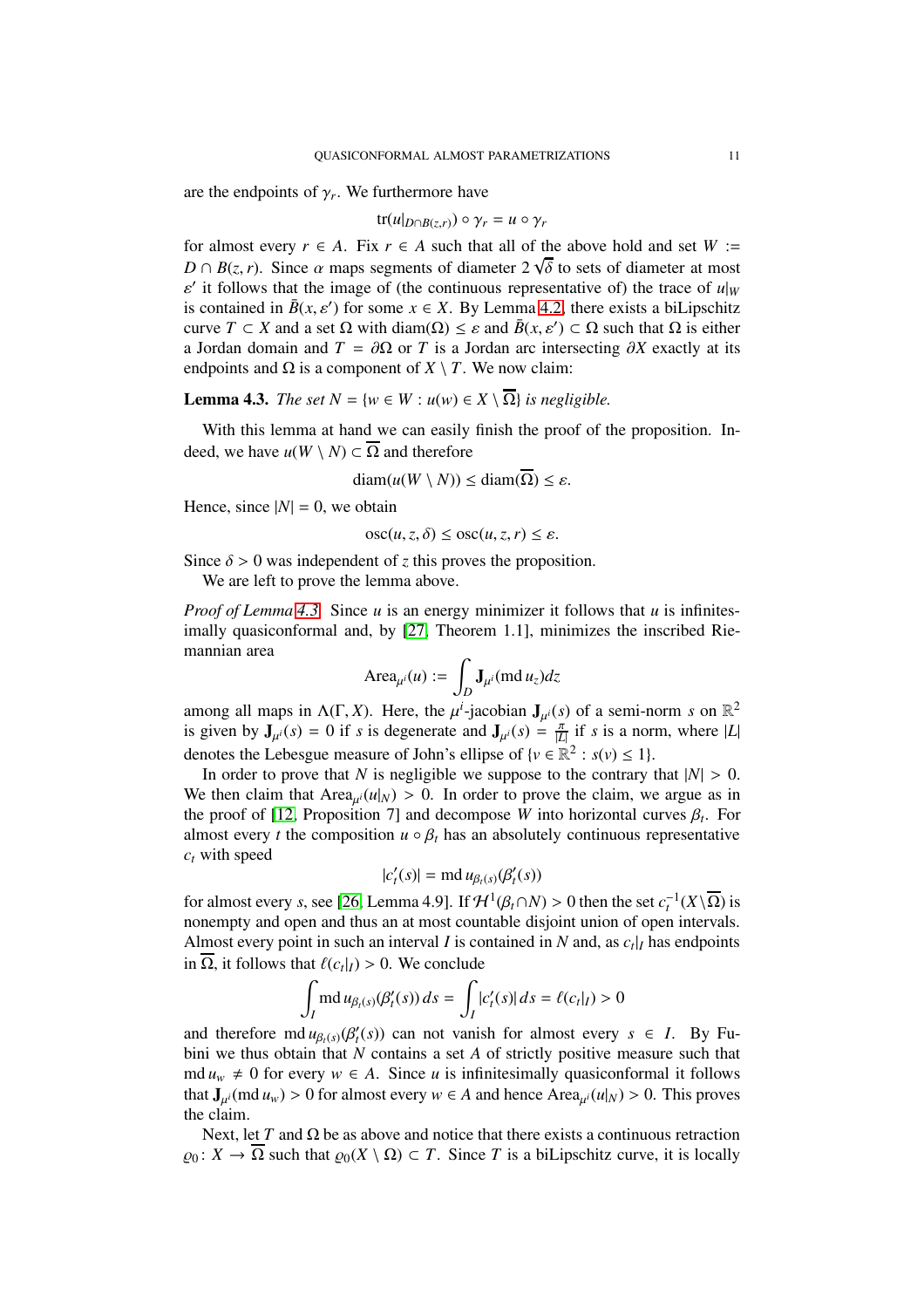Lipschitz *n*–connected for every *n*. Moreover, *X* has Nagata dimension at most 2 by [\[20\]](#page-17-15). Hence, by the Lipschitz extension results in [\[16\]](#page-17-16) and [\[24\]](#page-17-17), we can approximate  $\rho_0$  arbitrarily closely by a Lipschitz retraction  $\rho: X \to \overline{\Omega}$  satisfying  $\rho(X \setminus \Omega) \subset T$ . Let *v*:  $D \to X$  be the map which agrees with *u* on  $D \setminus W$  and with  $\rho \circ u$  on *W*. Since the trace of  $u|_W$  has image in  $\Omega$  it follows from the gluing theorem [\[23,](#page-17-13) Theorem 1.12.3] that  $v \in N^{1,2}(D, X)$  and tr(*v*) = tr(*u*); in particular, we have  $v \in \Lambda(\Gamma, X)$ . Notice that *v* agrees with *u* on *D* \ *N* and that Area<sub> $\mu^{i}(v|_{N}) = 0$  since</sub> *v*(*N*) ⊂ *T*. It thus follows that

$$
Area_{\mu^i}(u) = Area_{\mu^i}(u|_{D\setminus N}) + Area_{\mu^i}(u|_N) > Area_{\mu^i}(u|_{D\setminus N}) = Area_{\mu^i}(v),
$$

<span id="page-11-0"></span>which contradicts the area minimization property of *u*. This completes the proof of the lemma.  $\square$ 

#### 5. Non-trivial Sobolev maps in locally geodesic metric surfaces

In this section we establish Theorem [1.4.](#page-3-1) In its proof we will use the fact that every compact metric space isometrically embeds into an injective metric space which is again compact. Recall that a metric space *E* is injective if for every metric space *Z*, any 1–Lipschitz map *Y*  $\rightarrow$  *E*, defined on a subset *Y*  $\subset$  *Z*, extends to a 1– Lipschitz map  $Z \to E$ . By [\[19\]](#page-17-18), for every metric space *X* there exists an injective metric space  $E(X)$  which contains  $X$  and which is minimal in an appropriate sense among injective metric spaces containing  $X$ . Such a space  $E(X)$  is called injective hull of *X* and is unique up to isometry. Moreover, if *X* is compact then so is  $E(X)$ . See [\[19\]](#page-17-18) for the proof of these properties.

The following proposition is the main ingredient in the proof of Theorem [1.4.](#page-3-1)

<span id="page-11-1"></span>**Proposition 5.1.** *Suppose X is a geodesic metric space homeomorphic to*  $\overline{D}$ . If  $H<sup>2</sup>(X) < \infty$  and  $\ell(\partial X) < \infty$  then there exists  $M > 0$  with the following property. *For every*  $\varepsilon > 0$  *there is a Lipschitz map v:*  $\overline{D} \rightarrow E(X)$  *with* Area(*v*)  $\leq M$  *and such that v*|*<sup>S</sup>* <sup>1</sup> *parametrizes* ∂*X and the image of v is contained in the* ε*–neighborhood*  $of X$  in  $E(X)$ .

It is not difficult to prove Theorem [1.4](#page-3-1) using this proposition.

*Proof of Theorem [1.4.](#page-3-1)* We first assume that *X* is geodesic, homeomorphic to  $\overline{D}$ , and  $\Gamma = \partial X$ . By Proposition [5.1](#page-11-1) there exist  $M > 0$  and a sequence  $(v_n)$  of Lipschitz maps  $v_n: D \to E(X)$  with Area $(v_n) \leq M$  and such that  $v_n|_{S^1}$  parametrizes  $\partial X$  and the image of  $v_n$  is contained in the  $1/n$ –neighborhood of *X* for each  $n \in \mathbb{N}$ .

By Morrey's  $\varepsilon$ -conformality Lemma [\[11\]](#page-17-19) there exist diffeomorphisms  $\rho_n$  of  $\overline{D}$ such that  $u_n := v_n \circ \varrho_n$  satisfies

$$
E_{+}^{2}(u_{n}) \leq \frac{4}{\pi} \cdot \text{Area}(u_{n}) + 1 \leq \frac{4M}{\pi} + 1
$$

for every *n*. Let  $p_1, p_2, p_3 \in S^1$  and  $q_1, q_2, q_3 \in \partial X$  be distinct points. After precomposing  $u_n$  with a Moebius transformation (this leaves the energy invariant) we may assume that every  $u_n$  satisfies the 3-point condition  $u_n(p_i) = q_i$  for  $i = 1, 2, 3$ . Thus, the sequence  $(\alpha_n)$  of curves  $\alpha_n := u_n|_{S^1}$  is equi-continuous by [\[26,](#page-18-5) Proposition 7.4]. Therefore, after passing to a subsequence, we may assume by the Arzelà-Ascoli theorem that  $(\alpha_n)$  converges uniformly to a curve  $\alpha$ . As the uniform limit of parametrizations of  $\partial X$ , the curve  $\alpha$  is a weakly monotone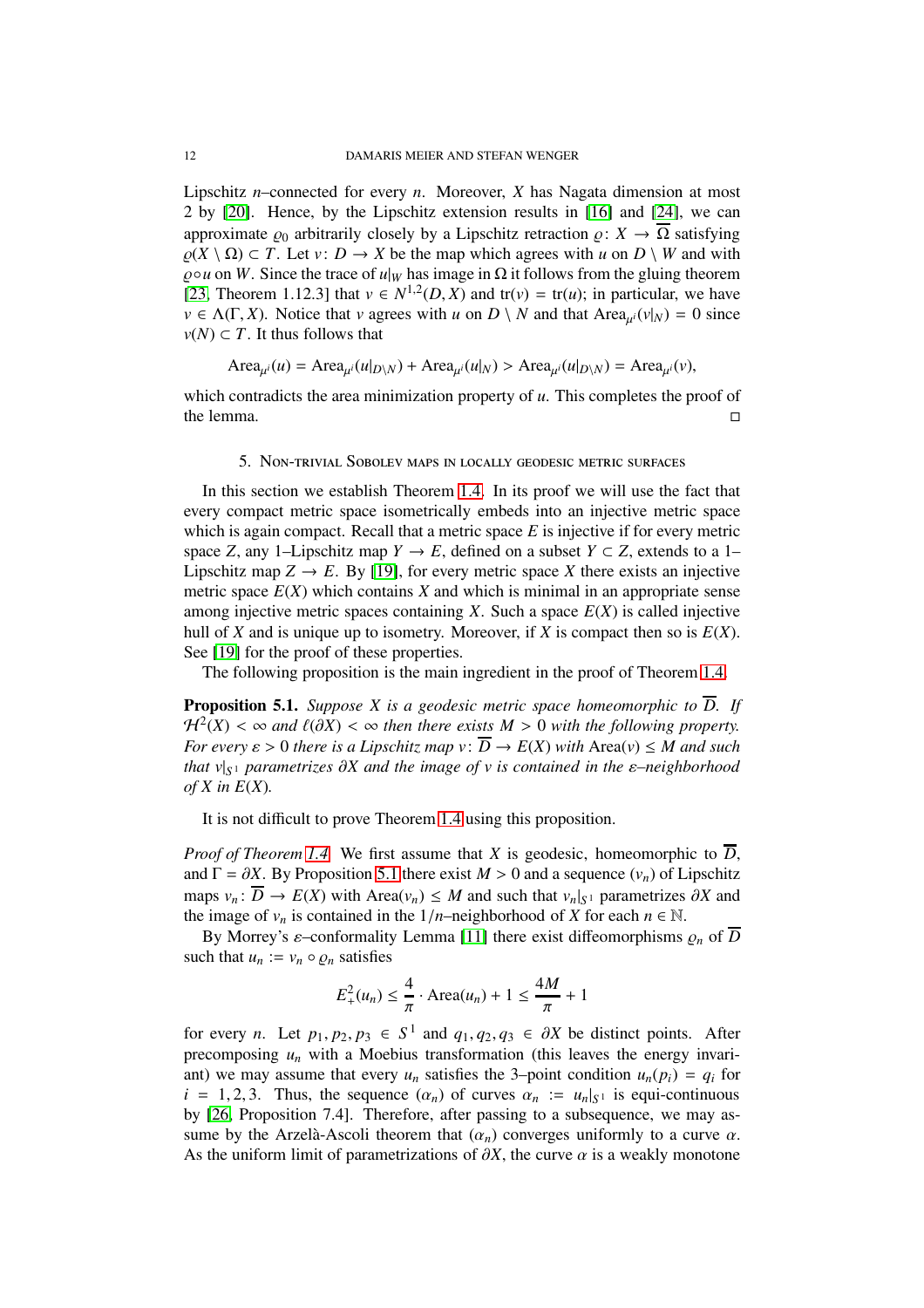parametrization of ∂*X*. Finally, after passing to a further subsequence, we may as-sume by the Rellich-Kondrachov theorem [\[23,](#page-17-13) Theorem 1.13] that  $(u_n)$  converges in  $L^2(D, E(X))$  to some  $u \in N^{1,2}(D, E(X))$ . Since the image of  $u_n$  is contained in the  $1/n$ –neighborhood of *X* for every *n* it follows that the essential image of *u* is contained in *X*, so we may view *u* as an element of  $N^{1,2}(D, X)$ . Since the traces converge in  $L^2(S^1, E(X))$  to tr(*u*) by [\[23,](#page-17-13) Theorem 1.12.2] it follows that tr(*u*) =  $\alpha$  and hence that  $u \in \Lambda(\partial X, X)$ . This shows that  $\Lambda(\partial X, X)$  is not empty, which completes the proof of the special case.

Now, let *X* and Γ be as in the statement of the theorem. Then Γ encloses a Jordan domain Ω ⊂ *X*. Denote by *d* the metric on *X* and consider the length metric  $d_{\overline{\Omega}}$  on  $\overline{\Omega}$ . The identity map  $\pi: (\overline{\Omega}, d_{\overline{\Omega}}) \to (\overline{\Omega}, d)$  is a homeomorphism, is 1–Lipschitz, and preserves the lengths of curves and the Hausdorff 2–measures of Borel subsets, see [\[29,](#page-18-4) Lemma 2.1]. In particular, the metric space  $Y = (\overline{\Omega}, d_{\overline{\Omega}})$  is geodesic, homeomorphic to  $\overline{D}$ , and  $\ell(\partial Y)$  and  $\mathcal{H}^2(Y)$  are finite. It thus follows from the first part of the proof that  $\Lambda(\partial Y, Y)$  is not empty. Let  $v \in \Lambda(\partial Y, Y)$ . Then  $u := \pi \circ v$  is an element of  $N^{1,2}(D,X)$  with image in the compact set  $\overline{\Omega}$ . Since tr(*u*) =  $\pi \circ \text{tr}(v)$  and  $tr(v)$  has a continuous representative which is a weakly monotone parametrization of  $\partial Y$ , we see that *u* ∈ Λ(Γ, *X*). This shows that Λ(Γ, *X*) is not empty and completes the proof.  $□$ the proof.  $\Box$ 

The remainder of this section is dedicated to the proof of Proposition [5.1.](#page-11-1) We will need two lemmas.

<span id="page-12-0"></span>**Lemma 5.2.** *There is a constant*  $C \geq 1$  *with the following property. Let* X *be a geodesic metric space homeomorphic to D. Then for every r* > 0 *there exist a finite metric simplicial complex*  $\Sigma$  *and*  $C$ –*Lipschitz maps*  $\psi: X \to \Sigma$  *and*  $\varphi: \Sigma \to E(X)$ *subject to:*

- (i)  $\Sigma$  *has dimension*  $\leq$  2 *and the metric on*  $\Sigma$  *is geodesic and such that every simplex is a Euclidean simplex of side length r;*
- (ii) *the image of*  $\varphi$  *is in the Cr–neighborhood of X and*  $d(x, \varphi(\psi(x))) \le Cr$  *for*  $all x \in X$ .

The lemma is a consequence of [\[20,](#page-17-15) Theorem 2] and [\[1,](#page-17-20) Theorem 3.6]. For the convenience of the reader we sketch the argument.

*Proof.* The space *X* has Nagata dimension at most 2 with some universal constant *c* by [\[20,](#page-17-15) Theorem 2]. Thus, for a given  $r > 0$ , there exists a finite cover  $\{B_1, \ldots, B_k\}$ of *X* by sets  $B_i \subset X$  of diameter at most *cr* and such that every subset of *X* of diameter at most *r* intersects at most three of the *Bi*'s. Define 1–Lipschitz functions  $\tau_i: X \to \mathbb{R}$  by  $\tau_i(x) = \max\{\frac{r}{2}\}$  $\frac{y}{2} - d(x, B_i)$ , 0}. Then for every *x* we have  $\bar{\tau}(x)$  :=  $\tau_1(x) + \cdots + \tau_k(x) \geq \frac{r}{2}$  $\frac{r}{2}$  and  $\tau_i(x) > 0$  for at most three indices *i*. Therefore, the map  $\psi(x) = \overline{\tau}(x)^{-1}(\tau_1(x), \ldots, \tau_k(x))$  has image in the 2-skeleton of the simplex  $\Delta = \{ (v_1, \ldots, v_k) \in \mathbb{R}^k : v_i \ge 0, v_1 + \cdots + v_k = 1 \}.$  One calculates as in the proof of [\[24,](#page-17-17) Theorem 5.2] that

$$
|\psi(x) - \psi(y)| \le 24r^{-1}d(x, y)
$$

for all *x*, *y*  $\in$  *X*. Let  $\Sigma$  be the smallest subcomplex of  $\Delta$  containing  $\psi$ (*X*) and define a map  $\varphi: \Sigma \to E(X)$  as follows. For each vertex  $e_i \in \Sigma^{(0)}$  let  $\varphi(e_i)$  be a point in *B<sub>i</sub>*. If  $e_i, e_j$  are adjacent vertices in  $\Sigma$  then  $d(\varphi(e_i), \varphi(e_j)) \leq (2c + 1)r|e_i - e_j|$ . Using the Lipschitz connectedness of  $E(X)$  we can extend  $\varphi|_{\Sigma^{(0)}}$  to the 1–simplices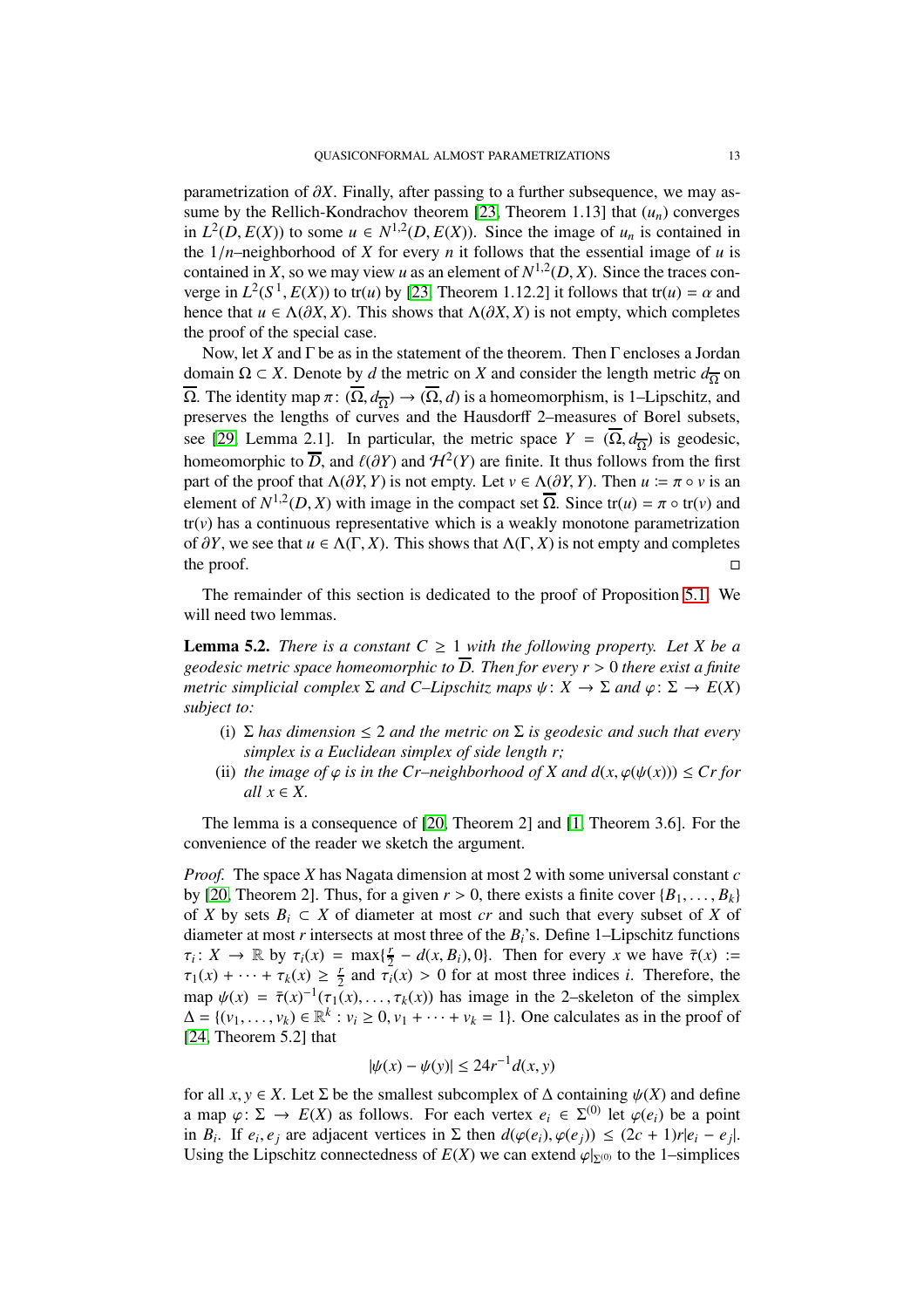and 2–simplices of  $\Sigma$  and obtain a map  $\varphi$  which is *Cr*–Lipschitz on each simplex and satisfies  $d(x, \varphi(\psi(x))) \leq Cr$  for some *C* only depending on *c*. Let  $d_{\Sigma}$  be the length metric on  $\Sigma$  and scaled by the factor  $r/\sqrt{2}$ . Then  $(\Sigma, d_{\Sigma})$ ,  $\psi$ , and  $\varphi$  satisfy the properties of the lemma; see [\[1,](#page-17-20) Section 3] for details.  $\square$ 

Given sets *Y*, *Z*, and a map  $f: Z \rightarrow Y$  we set for each  $y \in Y$ 

$$
N(f, y) := #\{z \in Z : f(z) = y\},\
$$

the multiplicity of *f* at *y*. If *Z* is an open subset of  $\mathbb{R}^n$  and  $Y = \mathbb{R}^n$  and *f* is continuous then the multiplicity function  $N(f, \cdot)$  is (Lebesgue) measurable, see [\[34\]](#page-18-20). We need the following lemma. See [\[9,](#page-17-21) Lemma 7.3], [\[8\]](#page-17-22), and [\[44,](#page-18-21) Lemma A.1] for related results.

<span id="page-13-0"></span>**Lemma 5.3.** Let  $r > 0$  and let  $\Sigma$  be a finite simplicial complex of dimension at *most* 2*, equipped with a metric such that each simplex is a Euclidean simplex of side length r. Let furthermore*  $\rho: \overline{D} \to \Sigma$  *be a continuous map such that*  $\rho(S^1)$  *is contained in the* 1*–skeleton* Σ (1) *of* Σ *and*

$$
L := 4 \cdot 3^{-\frac{1}{2}} r^{-2} \int_{\Sigma} N(\varrho, y) d\mathcal{H}^2(y) < \infty.
$$

*Then there exist disjoint compact balls*  $B_1, \ldots, B_m \subset D$  *for some*  $0 \le m \le L$ *, and a continuous map*  $\overline{\varrho}$ :  $\overline{D}$   $\rightarrow$   $\Sigma$  *which agrees with*  $\varrho$  *on*  $S^1$  *and has the following property. For each i* = 1, ..., *m* there exists a 2–simplex  $\sigma_i \subset \Sigma$  such that  $\overline{\rho}$  maps *B*<sup>*i*</sup> *biLipschitz homeomorphically onto*  $\sigma$ <sup>*i*</sup>, and  $\overline{\varrho}(\overline{D}\setminus\cup_{i=1}^m \underline{\text{int}}(B_i)) \subset \Sigma^{(1)}$ *. Moreover, if* ̺|*<sup>S</sup>* <sup>1</sup> *is Lipschitz then* ̺ *can be taken to be Lipschitz on D.*

Let  $U \subset \mathbb{R}^2$  be open and  $f: U \to \mathbb{R}^2$  continuous. Let  $A \subset \mathbb{R}^2$  be the subset of points *y* ∈  $\mathbb{R}^2$  such that *N*(*f*, *y*) < ∞. For *y* ∈ *A* and *x* ∈ *f*<sup>-1</sup>(*y*) we denote by  $u(f, x)$  the winding number of the curve  $f \circ \gamma$  with respect to *y*, where  $\gamma: S^1 \to \mathbb{R}^2$ is given by  $\gamma(z) = x + rz$  and  $r > 0$  is chosen so small that  $\bar{B}(x, r) \subset U$  and  $\bar{B}(x, r) \cap f^{-1}(y) = \{x\}$ . Clearly, the winding number of  $f \circ \gamma$  with respect to *y* is independent of the choice of such  $r$ . It follows from [\[35,](#page-18-22) Lemma 5.2] that there exists an at most countable set  $N \subset A$  such that  $|u(f, x)| \le 1$  for each  $y \in A \setminus N$  and every  $x \in f^{-1}(y)$ .

*Proof of Lemma [5.3.](#page-13-0)* Denote by  $\sigma_1, \ldots, \sigma_n$  the finitely many 2–simplices of  $\Sigma$  and notice that  $\mathcal{H}^2(\sigma_i) = |\sigma_i| = \frac{\sqrt{3}}{4}$  $\frac{\sqrt{3}}{4}r^2$ . By the remark after the statement of the lemma, for each  $i = 1, ..., n$  there exists  $y_i \in \text{int}(\sigma_i)$  such that

$$
|\sigma_i| \cdot N(\varrho, y_i) \le \int_{\sigma_i} N(\varrho, y) d\mathcal{H}^2(y)
$$

and  $|u(\rho, x)| \le 1$  for every  $x \in \rho^{-1}(y_i)$ . Write  $\rho^{-1}(y_i) = \{x_{i,1}, \ldots, x_{i,m_i}\}$ , where  $m_i = N(\varrho, y_i)$ , and choose  $r_i > 0$  so small that the balls  $\bar{B}(x_{i,j}, 2r_i)$  are contained in  $\varrho^{-1}$ (int( $\sigma_i$ )) and are pairwise disjoint. Let  $\pi \colon \Sigma \setminus \{y_1, \ldots, y_n\} \to \Sigma^{(1)}$  be the continuous map which is the identity on  $\Sigma^{(1)}$  and such that  $\pi|_{\sigma_i\setminus\{y_i\}}$  is the radial projection onto  $\partial \sigma_i$  with projection center  $y_i$ .

We let  $\overline{\varrho}$ :  $\overline{D}$   $\rightarrow$   $\Sigma$  be the continuous map which agrees with  $\pi \circ \varrho$  on the complement of the balls  $B(x_{i,j}, 2r_i)$  and such that  $\overline{\mathcal{Q}}|_{\overline{B}(x_{i,j}, 2r_i)}$  is defined as follows. If  $u(\varrho, x_{i,j}) = 0$  then  $\overline{\varrho}|_{\partial B(x_{i,j}, 2r_i)}$  is contractible in  $\partial \overline{\sigma_i}$  and it therefore has a continuous extension to  $\bar{B}(x_{i,j}, 2r_i)$  with image inside  $\partial \sigma_i$ . If  $\iota(\varrho, x_{i,j}) = \pm 1$  then  $\overline{\varrho}|_{\partial B(x_{i,j}, 2r_i)}$  is homotopic inside  $\partial \sigma_i$  to a biLipschitz parametrization of  $\partial \sigma_i$ . We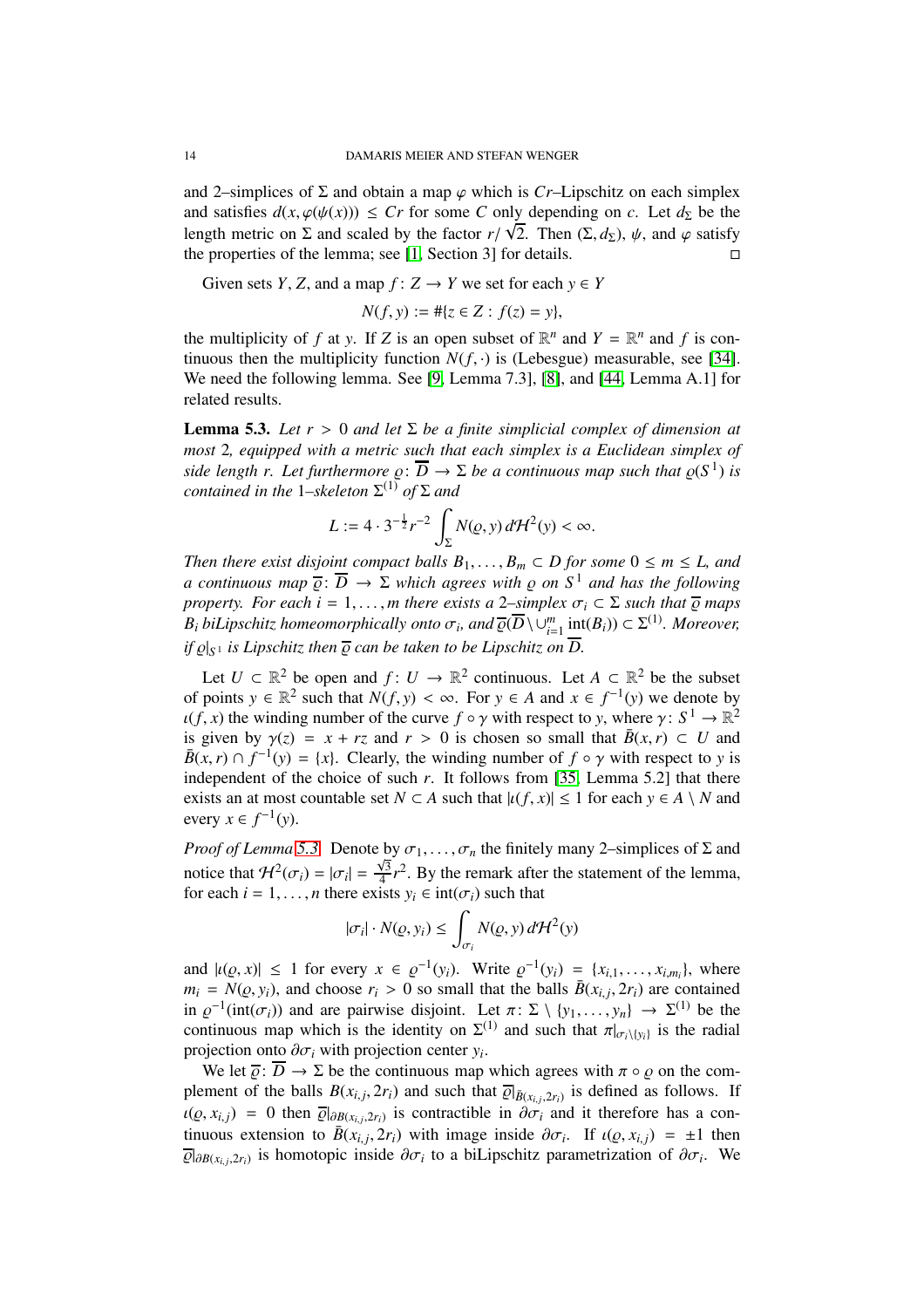define  $\overline{\varrho}|_{\overline{B}(x_{i,j},2r_i)\setminus B(x_{i,j},r_i)}$  to be such a homotopy and we let  $\overline{\varrho}|_{\overline{B}(x_{i,j},r_i)}$  be a biLipschitz homeomorphism onto  $\sigma_i$  which extends  $\overline{\varrho}|_{\partial B(x_i,j,r_i)}$ . It is clear that  $\overline{\varrho}$  has all the properties listed in the statement of the proposition, except the last one.

In order to prove the last statement, suppose  $\varrho|_{S^1}$  is Lipschitz continuous. Set  $\Omega := D \setminus \cup_{i,j} B(x_{i,j}, r_i)$  and notice that  $\overline{\varrho}(\overline{\Omega}) \subset \Sigma^{(1)}$  and the restriction of  $\overline{\varrho}$  to  $\partial\Omega$ is Lipschitz. Since  $\Sigma^{(1)}$  is locally Lipschitz *k*–connected for every  $k \ge 0$  it follows from the Lipschitz extension results [\[24\]](#page-17-17) and [\[16\]](#page-17-16) that we can approximate  $\overline{\mathcal{Q}}|_{\overline{\Omega}}$ arbitrarily closely by a Lipschitz map with image in  $\Sigma^{(1)}$  which agrees with  $\overline{\varrho}$  on  $\partial$ Ω. This concludes the proof.  $\Box$ 

*Proof of Proposition* [5.1.](#page-11-1) Let  $r > 0$  be sufficiently small and let  $\Sigma$ ,  $\psi$ ,  $\varphi$  and the constant *C* be as in Lemma [5.2.](#page-12-0) Let  $c: S^1 \to X$  be a constant speed parametrization of  $\partial X$  and set *L* :=  $\ell(\partial X)$ . We first claim that there exist a constant  $C_1$  only depending on *C* and a continuous map  $\rho: \overline{D} \to \Sigma$  such that

$$
\int_{\Sigma} N(\varrho, y) d\mathcal{H}^2(y) \le C_1(\mathcal{H}^2(X) + Lr)
$$

and  $\varrho|_{S^1}$  is  $C_1L$ –Lipschitz with image in  $\Sigma^{(1)}$  and  $d(\varrho(t), \psi(c(t))) \leq C_1r$  for all  $t \in S^1$ . Indeed, the *CL*–Lipschitz curve  $\psi \circ c$  is homotopic to a *C'L*–Lipschitz curve  $\gamma: S^1 \to \Sigma$  satisfying  $\gamma(S^1) \subset \Sigma^{(1)}$  and

$$
d(\psi(c(t)), \gamma(t)) \le C'r
$$

for all  $t \in S^1$  via a Lipschitz homotopy *h* of area Area(*h*)  $\leq C'Lr$ , where *C*<sup>'</sup> only depends on *C*. Such  $\gamma$  can be obtained by replacing  $\psi \circ c$  on the closure of each component of  $(\psi \circ c)^{-1}$ (int $(\sigma)$ ) by the constant speed shortest curve in  $\partial \sigma$  for every 2–simplex  $\sigma$ . The homotopy *h* is the straight line homotopy in  $\sigma$ . In particular, we obtain from the area formula that

$$
\int_{\Sigma} N(h, y) d\mathcal{H}^2(y) = \text{Area}(h) \le C'Lr.
$$

By the Jordan-Schoenflies theorem there exists a homeomorphism  $\eta: \overline{D} \rightarrow X$ which extends *c*. The coarea inequality for Lipschitz maps [\[10,](#page-17-23) Theorem 2.10.25] implies

$$
\int_{\Sigma} N(\psi \circ \eta, y) d\mathcal{H}^2(y) = \int_{\Sigma} N(\psi, y) d\mathcal{H}^2(y) \le C^2 \mathcal{H}^2(X).
$$

The map  $\varrho$  given by  $\varrho(z) = \psi(\eta(2z))$  when  $|z| \leq \frac{1}{2}$  and by  $h(z/|z|, 2|z| - 1)$  when 1  $\frac{1}{2} \le |z| \le 1$  satisfies the claim above for some  $C_1$  only depending on C.

Next, let  $\overline{\rho}$ :  $\overline{D}$   $\rightarrow$   $\Sigma$  be a Lipschitz map as in Lemma [5.3](#page-13-0) associated with the map  $\rho$ . We then have

$$
\text{Area}(\overline{\varrho}) \le \int_{\Sigma} N(\varrho, y) d\mathcal{H}^2(y) \le C_1(\mathcal{H}^2(X) + Lr).
$$

Moreover, since  $\alpha := \varphi \circ \overline{\varrho}|_{S^1}$  is  $(CC_1L)$ –Lipschitz and satisfies

$$
d(\alpha(t),c(t))\leq d(\alpha(t),\varphi(\psi(c(t))))+d(\varphi(\psi(c(t))),c(t))\leq C(C_1+1)r
$$

for all  $t \in S^1$ , the Lipschitz extension property of  $E(X)$  implies that there exists a Lipschitz homotopy *g* from  $\alpha$  to  $c$  in  $E(X)$  of area bounded by  $C'' L r$  and with image in the  $(C''r)$ –neighborhood of *c* for some  $C''$  only depending on *C*. The Lipschitz map  $v: \overline{D} \to E(X)$  given by  $v(z) = \varphi(\overline{\varrho}(2z))$  when  $|z| \leq \frac{1}{2}$  and by  $v(z) =$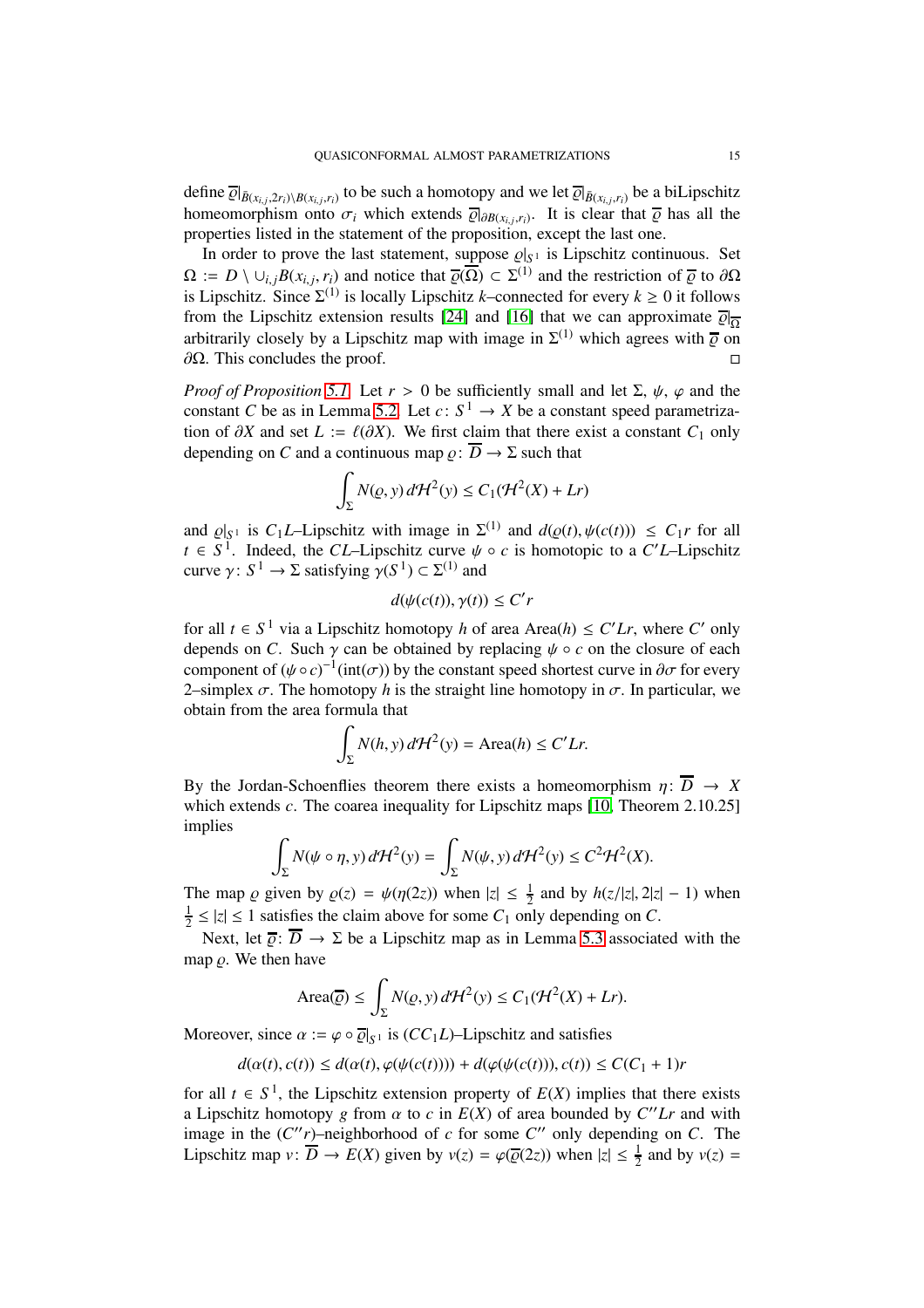$g(z/|z|, 2|z| - 1)$  when  $\frac{1}{2} \le |z| \le 1$  agrees with *c* on  $S^1$ ; its image is contained in the *C*2*r*–neighborhood of *X*, and

 $\text{Area}(v) \le \text{Area}(\varphi \circ \overline{\varphi}) + \text{Area}(g) \le C^2 C_1(\mathcal{H}^2(X) + Lr) + C'' Lr \le C_2(\mathcal{H}^2(X) + Lr)$ 

for some constant  $C_2$  only depending on *C*. The proposition now follows.  $\square$ 

*Proof of Corollary [1.5.](#page-3-3)* Let  $\Omega \subset X$  be a Jordan domain with finite boundary length. Such Ω can be constructed as in the proof of Lemma [4.2.](#page-9-0) By Theorem [1.4](#page-3-1) and its proof there exists  $u \in \Lambda(\partial\Omega, \overline{\Omega})$ . We claim that Area(*u*) > 0. Indeed, otherwise the infimum of energies over all maps in  $\Lambda(\partial\Omega,\overline{\Omega})$  would be zero by Morrey's ε–conformality Lemma [\[11\]](#page-17-19). Hence an energy minimizer, which exists by Theorem [2.3,](#page-6-3) would have zero energy and would thus be constant, a contradiction. This proves the claim.

Let  $A_1 \subset A_2 \subset \cdots \subset D$  be measurable sets with  $|D \setminus \bigcup A_i| = 0$  and such that the restriction  $u|_{A_i}$  is Lipschitz for every *i*, see e.g. [\[26,](#page-18-5) Proposition 3.2]. Since Area(*u*) > 0 there exists *i* such that Area( $u|_{A_i}$ ) > 0. By the area formula we have

$$
\text{Area}(u|_{A_i}) = \int_{u(A_i)} N(u|_{A_i}, x) d\mathcal{H}^2(x)
$$

<span id="page-15-1"></span>and hence  $\mathcal{H}^2(u(A_i)) > 0$ . This completes the proof.

### 6. Finishing the proofs of the almost parametrization results

In this section we finish the proofs of the almost parametrization results given in the introduction and discuss some additional consequences.

*Proof of Theorem [1.1.](#page-1-0)* Denote by *d* the metric on *X* and consider the length metric  $d_{\overline{\Omega}}$  on  $\overline{\Omega}$ . It follows as in the second part of the proof of Theorem [1.4](#page-3-1) that the metric space  $Y = (\overline{\Omega}, d_{\overline{\Omega}})$  is geodesic, homeomorphic to  $\overline{D}$ , and  $\ell(\partial Y)$  and  $\mathcal{H}^2(Y)$  are finite. Hence,  $\Lambda(\partial \tilde{Y}, Y)$  is not empty by Theorem [1.4.](#page-3-1) Therefore, by Theorem [2.3,](#page-6-3) there exists an energy minimizer *v* in  $\Lambda(\partial Y, Y)$  and every such *v* is infinitesimally  $\frac{4}{\pi}$ -quasiconformal. Theorem [1.3](#page-3-0) further implies that *v* has a continuous representative which continuously extends to the boundary, denoted by *v* again. Finally, Theorem [2.4](#page-6-4) implies that *v* is monotone.

Since the identity  $\pi: Y \to (\overline{\Omega}, d)$  is a homeomorphism the map  $u: \overline{D} \to \overline{\Omega} \subset X$ defined by  $u = \pi \circ v$  is continuous, surjective, and monotone. Since  $\pi$  is 1–Lipschitz and its restriction to *Y* \  $\partial Y$  is a local isometry it follows furthermore that *u* belongs to  $N^{1,2}(D, X)$  and that *u* is infinitesimally  $\frac{4}{\pi}$ -quasiconformal. Thus, *u* satisfies [\(2\)](#page-1-1) by the discussion at the beginning of Section [3.](#page-6-0) This completes the proof.

<span id="page-15-0"></span>Remark 6.1. The condition in Theorem [1.1](#page-1-0) that the metric space *X* be locally geodesic can be relaxed. It suffices to assume that  $X = (X, d)$  is rectifiably connected, the length metric  $d_i$  induces the same topology, and  $X_i = (X, d_i)$  has locally finite Hausdorff 2–measure. To see that this suffices, we first observe that the family  $\Lambda$  of maps  $u \in N^{1,2}(D, X)$  such that *u* is the uniform limit of homeomorphisms  $\overline{D}$   $\rightarrow$   $\overline{\Omega}$  is not empty. Indeed, by Theorem [1.1,](#page-1-0) there exists a quasiconformal almost parametrization *v* of  $(\overline{\Omega}, d_i)$ . Let  $\pi: (\overline{\Omega}, d_i) \to (\overline{\Omega}, d)$  be the identity map and notice that the map  $u := \pi \circ v$  is the uniform limit of homeomorphisms  $\overline{D} \to \overline{\Omega}$ . Since  $\pi$  is 1–Lipschitz it follows that *u* belongs to  $N^{1,2}(D,\overline{\Omega})$ , so  $\Lambda$  is not empty. Next, one shows that  $\Lambda$  contains an energy minimizer. For this, let  $(u_n) \subset \Lambda$  be an energy minimizing sequence. After precomposing with Möbius transformations we may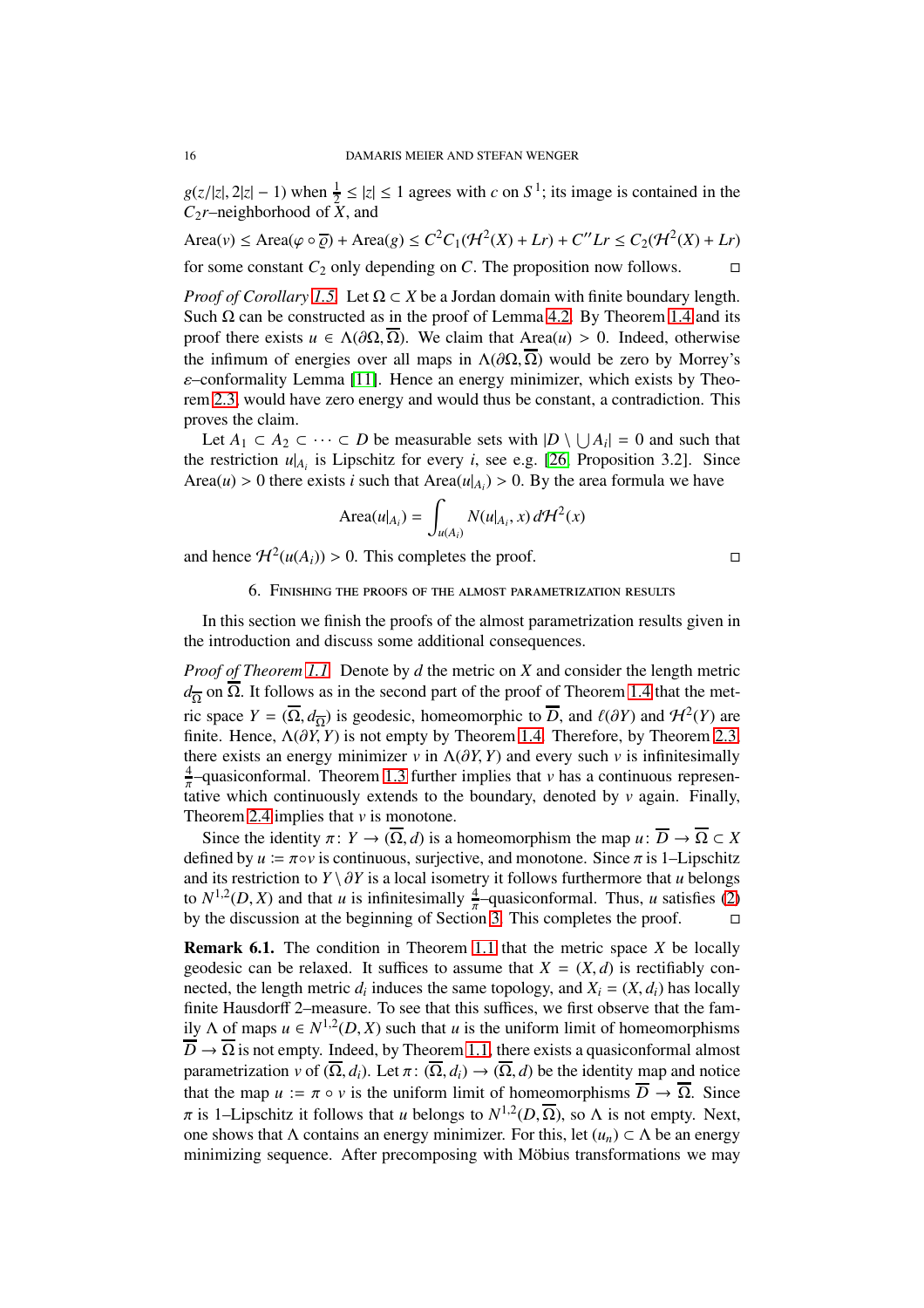assume that the  $u_n$  satisfy a 3–point condition and so, by [\[26,](#page-18-5) Proposition 7.4], the sequence  $(u_n|_{S^1})$  is equi-continuous. Hence, the proof of Proposition [4.1](#page-8-1) shows that the sequence  $(u_n)$  is equi-continuous. Thus, after passing to a subsequence, we may assume that  $(u_n)$  converges uniformly to a map *u*. This map belongs to  $\Lambda$  and is an energy minimizer in  $\Lambda$  and thus is infinitesimally  $\frac{4}{\pi}$ -quasiconformal by [\[27\]](#page-18-17). In particular, *u* satisfies [\(2\)](#page-1-1), see Section [3.](#page-6-0)

The following variant of Theorem [1.1](#page-1-0) is closer to the statement of the Riemann mapping theorem.

<span id="page-16-0"></span>**Corollary 6.2.** Let X be a locally geodesic metric space homeomorphic to  $\mathbb{R}^2$  and *of locally finite Hausdor*ff 2*–measure. If U* ⊂ *X is an open and simply connected set with compact closure then there exists a continuous, monotone surjection u: D*  $\rightarrow$ *U such that*

(12)  $\text{mod}(\Gamma) \leq K \cdot \text{mod}(u \circ \Gamma)$ 

*for every family*  $\Gamma$  *of curves in D, where*  $K = \frac{4}{\pi}$ *.* 

*Proof.* Let  $\Omega \subset X$  be a Jordan domain containing  $\overline{U}$ . We can approximate  $\partial \Omega$  by a biLipschitz Jordan curve as in the proof of Lemma [4.2](#page-9-0) and may therefore assume that  $Ω$  is of finite boundary length. By Theorem [1.1,](#page-1-0) there exists a continuous, surjective, monotone map  $v: \overline{D} \to \overline{\Omega}$  such that mod( $\Gamma$ )  $\leq \frac{4}{\pi} \cdot \text{mod}(v \circ \Gamma)$  for every family  $\Gamma$  of curves in  $\overline{D}$ . Since *v* is monotone it follows that  $V := v^{-1}(U) \subset D$  is also simply connected, see [\[29,](#page-18-4) Section 2.3]. By the Riemann mapping theorem, there exists a conformal diffeomorphism  $\varphi: D \to V$ . Then the map  $u: D \to U$ <br>given by  $u := v \circ \varphi$  has the desired properties given by  $u := v \circ \varphi$  has the desired properties.

*Proof of Corollary [1.2.](#page-2-3)* Let  $U \subset X$  be a Jordan domain containing  $\overline{\Omega}$ . Arguing as in the proof of Corollary [6.2,](#page-16-0) we may assume that *U* has finite boundary length. By Theorem [1.1,](#page-1-0) there exists a continuous, surjective, monotone map  $v: \overline{D} \to \overline{U}$  such that mod( $\Gamma$ )  $\leq \frac{4}{\pi}$  $\frac{4}{\pi}$  · mod( $v \circ \Gamma$ ) for every family  $\Gamma$  of curves in  $\overline{D}$ . It follows from Propositions  $3.\overline{1}$  and  $3.\overline{3}$  that  $\nu$  is geometrically quasiconformal homeomorphism. Finally, by the Riemann mapping theorem, there exists a conformal diffeomorphism  $D \to \Omega'$ , where  $\Omega' = v^{-1}(\Omega)$ , which moreover extends to a homeomorphism  $\varrho: \overline{D} \to \overline{\Omega'}$ . The composition  $u := v \circ \varrho: \overline{D} \to \overline{\Omega}$  is a geometrically quasiconformal homeomorphism.

Another consequence of Theorem [1.1](#page-1-0) is the following variant for discs of the Bonk-Kleiner quasisymmetric uniformization theorem [\[3\]](#page-17-0), see also [\[29\]](#page-18-4).

<span id="page-16-1"></span>**Corollary 6.3.** Let X be a geodesic metric space homeomorphic to  $\overline{D}$  and with *finite boundary length. If there exists L* > 0 *such that*

$$
\mathcal{H}^2(B(x,r)) \le Lr^2
$$

*for all*  $x \in X$  *and*  $r > 0$  *and if*  $X$  *is linearly locally connected then there exists a quasisymmetric homeomorphism*  $u: \overline{D} \rightarrow X$ *.* 

Using a quasisymmetric gluing theorem exactly as in the proof of [\[29,](#page-18-4) Proposition 6.4] one obtains an analogous statement when *X* is homeomorphic to  $S<sup>2</sup>$  and thus the Bonk-Kleiner quasisymmetric uniformization theorem [\[3\]](#page-17-0).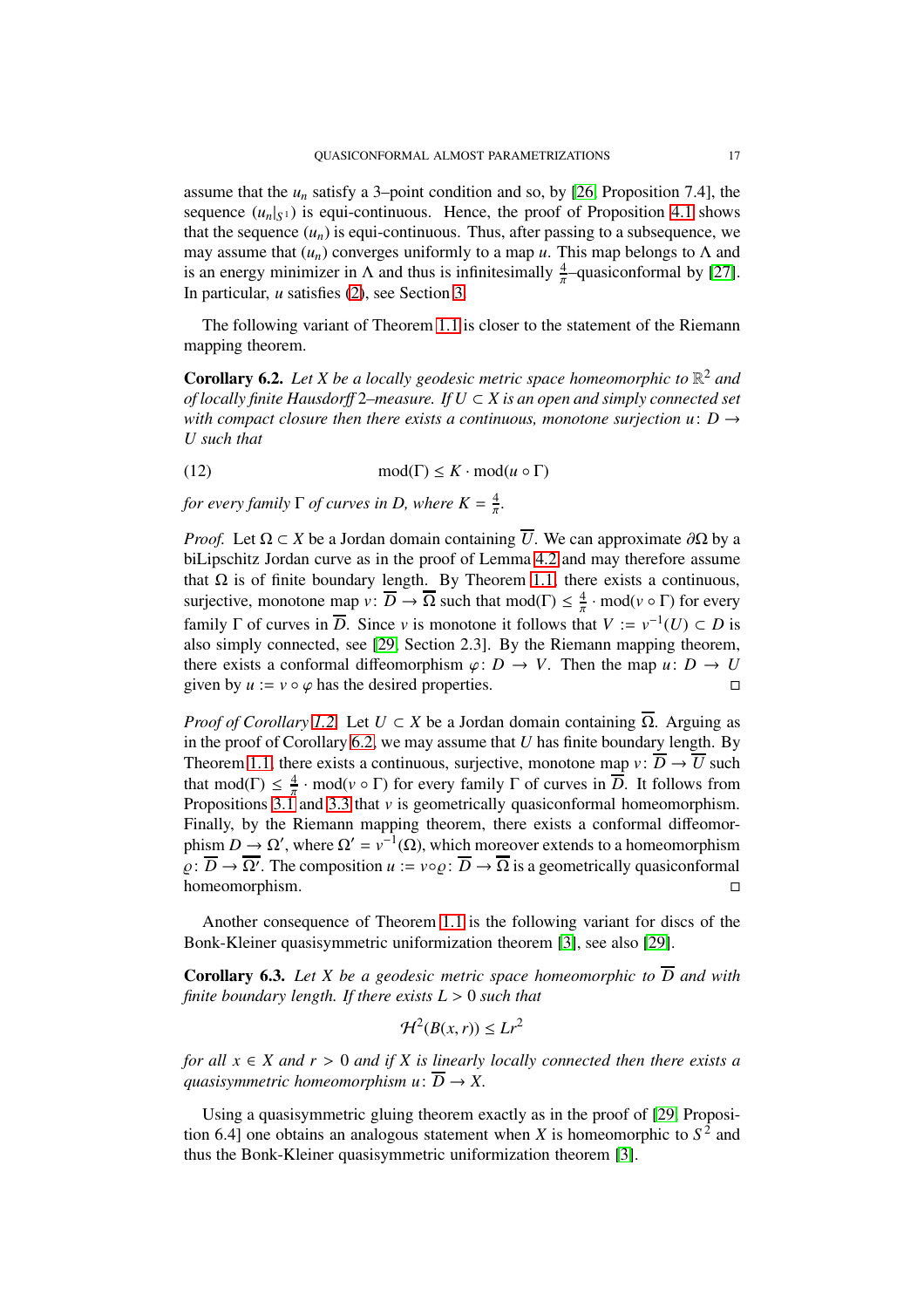*Proof.* By Theorem [1.1,](#page-1-0) there exists a continuous, monotone surjection  $u: \overline{D} \rightarrow$ *X* satisfying [\(2\)](#page-1-1). Since the quadratic upper bound for the Hausdorff measure of balls implies [\(3\)](#page-2-0) by [\[13,](#page-17-24) Lemma 7.18] it follows from Proposition [3.1](#page-6-1) that *u* is a homeomorphism. Finally, *u* is quasisymmetric by Proposition [3.4.](#page-8-2)

### **REFERENCES**

- <span id="page-17-20"></span><span id="page-17-8"></span>[1] Giuliano Basso and Stefan Wenger. Undistorted fillings in subsets of metric spaces, in preparation.
- <span id="page-17-0"></span>[2] David Bate. Purely unrectifiable metric spaces and perturbations of Lipschitz functions. *Acta Math.*, 224(1):1–65, 2020.
- <span id="page-17-1"></span>[3] Mario Bonk and Bruce Kleiner. Quasisymmetric parametrizations of two-dimensional metric spheres. *Invent. Math.*, 150(1):127–183, 2002.
- <span id="page-17-7"></span>[4] Mario Bonk and Bruce Kleiner. Conformal dimension and Gromov hyperbolic groups with 2-sphere boundary. *Geom. Topol.*, 9:219–246 (electronic), 2005.
- <span id="page-17-5"></span>[5] Guy C. David and Enrico Le Donne. A note on topological dimension, Hausdorff measure, and rectifiability. *Proc. Amer. Math. Soc.*, 148(10):4299–4304, 2020.
- <span id="page-17-12"></span>[6] Sylvester Eriksson-Bique and Pietro Poggi-Corradini. On the sharp lower bound for duality of modulus. *preprint [arXiv:2102.03035](http://arxiv.org/abs/2102.03035)*, 2020.
- [7] Lawrence C. Evans and Ronald F. Gariepy. *Measure theory and fine properties of functions*. Studies in Advanced Mathematics. CRC Press, Boca Raton, FL, 1992.
- <span id="page-17-22"></span>[8] Herbert Federer. Essential multiplicity and Lebesgue area. *Proc. Nat. Acad. Sci. U.S.A.*, 34:611– 616, 1948.
- <span id="page-17-23"></span><span id="page-17-21"></span>[9] Herbert Federer. On Lebesgue area. *Ann. of Math. (2)*, 61:289–353, 1955.
- [10] Herbert Federer. *Geometric measure theory*. Die Grundlehren der mathematischen Wissenschaften, Band 153. Springer-Verlag New York Inc., New York, 1969.
- <span id="page-17-19"></span>[11] Martin Fitzi and Stefan Wenger. Morrey's ε-conformality lemma in metric spaces. *Proc. Amer. Math. Soc.*, 148(10):4285–4298, 2020.
- <span id="page-17-14"></span>[12] Paweł Goldstein, Piotr Hajłasz, and Mohammad Reza Pakzad. Finite distortion Sobolev mappings between manifolds are continuous. *Int. Math. Res. Not. IMRN*, (14):4370–4391, 2019.
- <span id="page-17-24"></span>[13] Juha Heinonen. *Lectures on analysis on metric spaces*. Universitext. Springer-Verlag, New York, 2001.
- <span id="page-17-6"></span>[14] Juha Heinonen, Pekka Koskela, Nageswari Shanmugalingam, and Jeremy Tyson. *Sobolev spaces on metric measure spaces*, volume 27 of *New Mathematical Monographs*. Cambridge University Press, Cambridge, 2015.
- <span id="page-17-10"></span>[15] Juha Heinonen, Pekka Koskela, Nageswari Shanmugalingam, and Jeremy T. Tyson. Sobolev classes of Banach space-valued functions and quasiconformal mappings. *J. Anal. Math.*, 85:87– 139, 2001.
- <span id="page-17-16"></span>[16] Aarno Hohti. On absolute Lipschitz neighbourhood retracts, mixers, and quasiconvexity. *Topology Proc.*, 18:89–106, 1993.
- <span id="page-17-2"></span>[17] Toni Ikonen. Uniformization of metric surfaces using isothermal coordinates. *Ann. Acad. Sci. Fenn. Math.*, to appear.
- <span id="page-17-4"></span>[18] Toni Ikonen and Matthew Romney. Quasiconformal geometry and removable sets for conformal mappings. *J. Anal. Math.*, to appear.
- <span id="page-17-18"></span><span id="page-17-15"></span>[19] J. R. Isbell. Six theorems about injective metric spaces. *Comment. Math. Helv.*, 39:65–76, 1964.
- [20] Martina Jørgensen and Urs Lang. Geodesic spaces of low nagata dimension. *Ann. Acad. Sci. Fenn. Math.*, to appear.
- <span id="page-17-11"></span>[21] M. B. Karmanova. Area and co-area formulas for mappings of the Sobolev classes with values in a metric space. *Sibirsk. Mat. Zh.*, 48(4):778–788, 2007.
- <span id="page-17-9"></span>[22] Bernd Kirchheim. Rectifiable metric spaces: local structure and regularity of the Hausdorff measure. *Proc. Amer. Math. Soc.*, 121(1):113–123, 1994.
- <span id="page-17-13"></span>[23] Nicholas J. Korevaar and Richard M. Schoen. Sobolev spaces and harmonic maps for metric space targets. *Comm. Anal. Geom.*, 1(3-4):561–659, 1993.
- <span id="page-17-17"></span>[24] Urs Lang and Thilo Schlichenmaier. Nagata dimension, quasisymmetric embeddings, and Lipschitz extensions. *Int. Math. Res. Not.*, (58):3625–3655, 2005.
- <span id="page-17-3"></span>[25] Atte Lohvansuu, Kai Rajala, and Martti Rasimus. Quasispheres and metric doubling measures. *Proc. Amer. Math. Soc.*, 146(7):2973–2984, 2018.